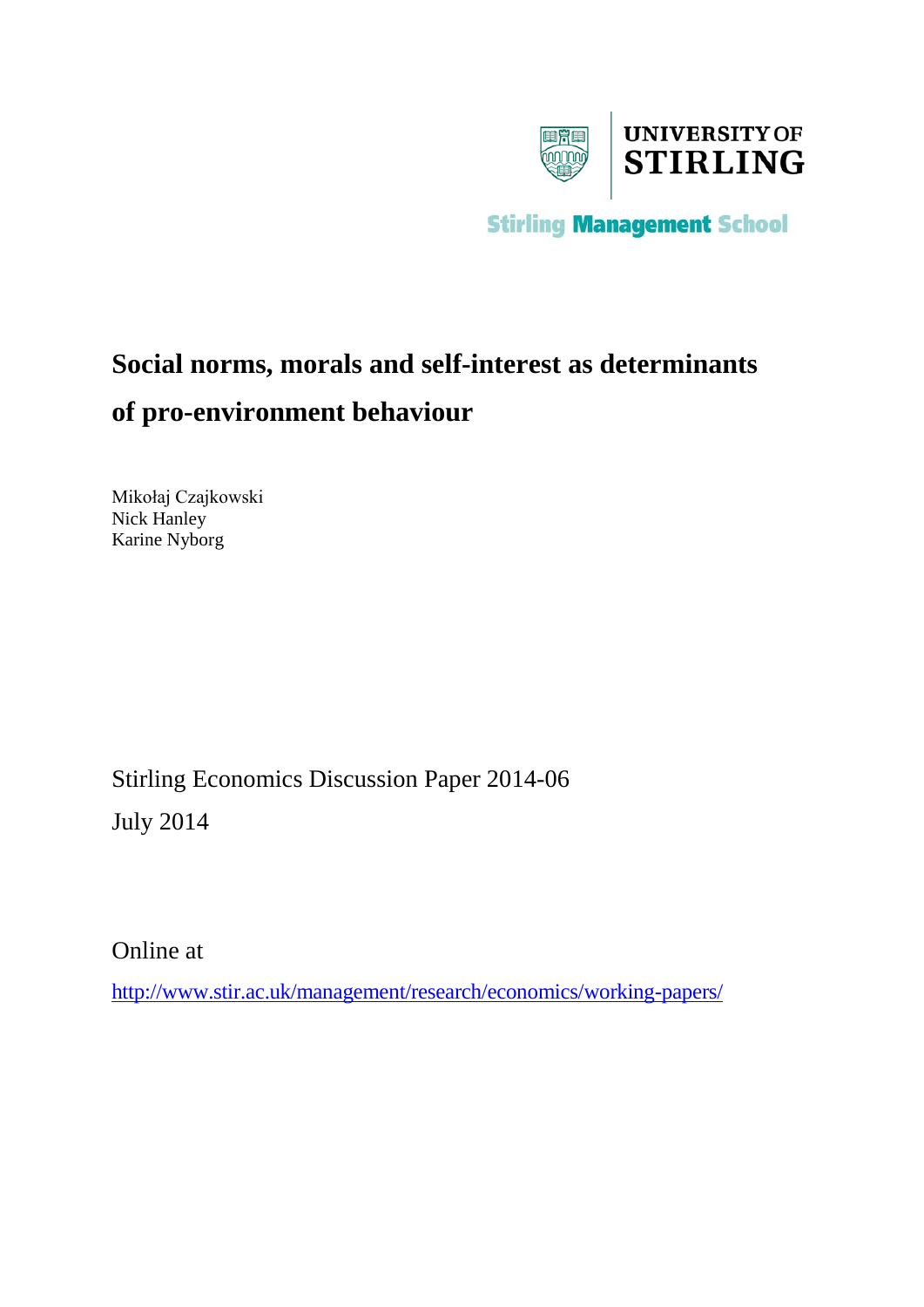# **Social norms, morals and self-interest as determinants of pro-environment behaviour**

**Mikołaj Czajkowski[1](#page-1-0) Nick Hanley[2](#page-1-1) Karine Nyborg[3](#page-1-2)**

## **Abstract:**

This paper considers the role which selfish, moral and social incentives and pressures play in explaining the extent to which stated choices over pro-environment behaviours vary across individuals. The empirical context is choices over household waste contracts and recycling actions in Poland. A theoretical model is used to show how cost-based motives and the desire for a positive self- and social image combine to determine the utility from alternative choices of recycling behaviour. We then describe a discrete choice experiment designed to empirically investigate the effects such drivers have on stated choices. Using a latent class model, we distinguish three types of individual who are described as duty-orientated recyclers, budget recyclers and *homo oeconomicus*. These groups vary in their preferences for how frequently waste is collected, and the number of categories into which household waste must be recycled. Our results have implications for the design of future policies aimed at improving participation in recycling schemes.

# **Highlights:**

- What determines recycling behaviour?
- What best explains the allocation of people into different preference types social norms, self-interest, or moral duty?
- Why do many respondents apparently prefer home sorting to central facility sorting, even at a cost?

Version of June 16<sup>th</sup>.

<span id="page-1-3"></span><span id="page-1-1"></span><span id="page-1-0"></span><sup>&</sup>lt;sup>1</sup> University of Warsaw, Faculty of Economic Sciences, Poland,  $\frac{m \cdot n}{m \cdot q}$  *mig Quintersity* of St Andrews, School of Geography and Sustainable Development, UK, n.d.hanley @stir.ac.uk  $\frac{3}{10}$  University of Oslo.

<span id="page-1-2"></span>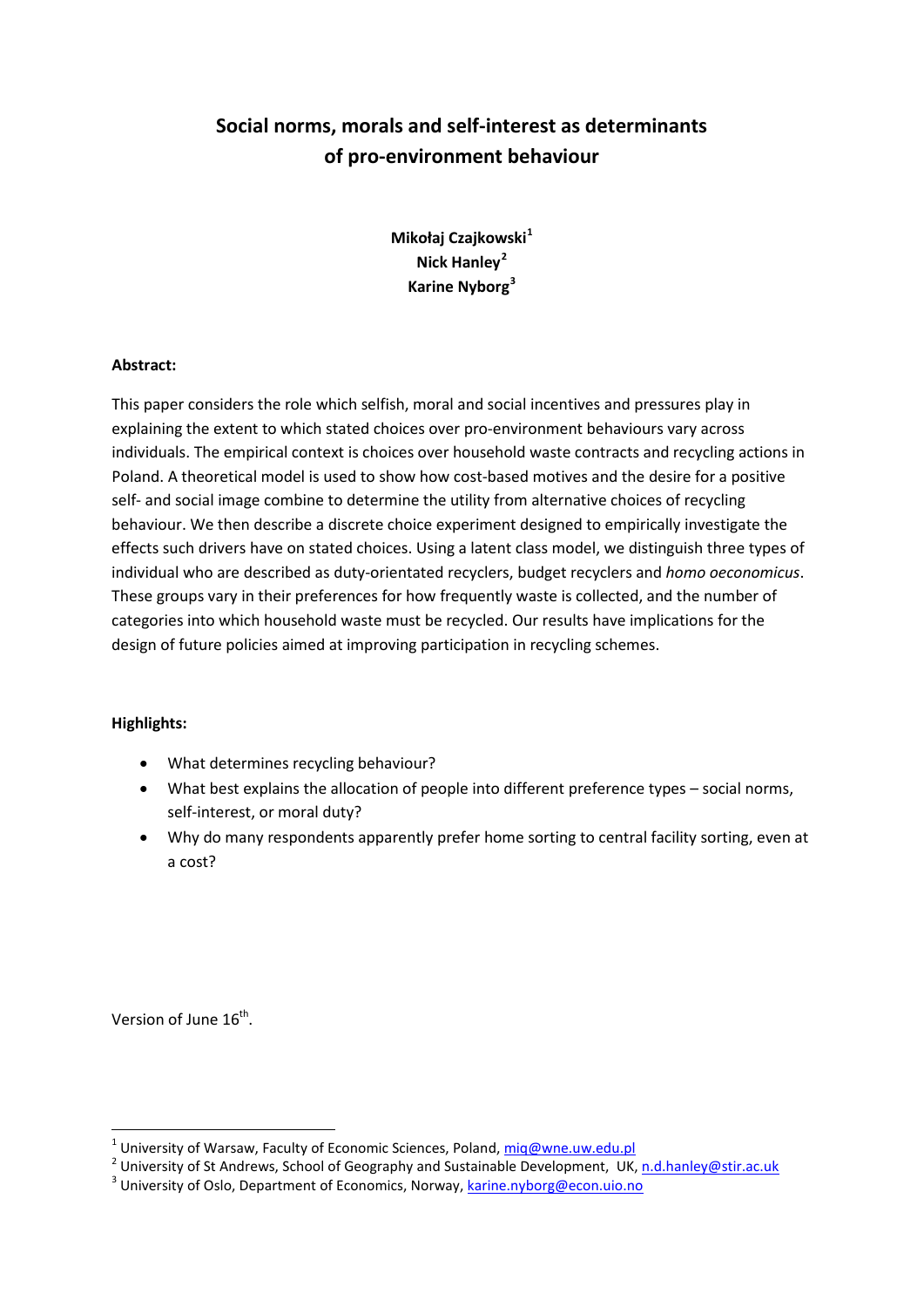#### **1. Introduction**

What determines people's decisions to participate in "pro-environment" behaviours such as recycling or volunteering for a local conservation group?

A considerable empirical literature has arisen in the specific context of recycling, which attempts to explain why some people recycle more than others [\(Iyer et al.](#page-15-0), 2007; [Nixon et al.](#page-16-0), 2009; [Nigbur et al.](#page-16-1), [2010\)](#page-16-1). Possible explanations which have been proposed point to the costs of alternative waste disposal options, the nature of facilities available for recycling, and the role of self-image and social pressures, as potential drivers of pro-environmental behaviour [\(e.g., Brekke et al.](#page-15-1), 2010). However, we are not aware of any previous studies which have looked jointly at social pressures, moral motives and the costs of recycling actions in a stated preference, random utility perspective. This, as we argue below, seems a useful way of modelling people's choices over recycling.

In a recent stated preference study of households in Poland, [Czajkowski et al. \(2014\)](#page-15-2) found that people prefer to home sort into more categories as part of a municipal recycling programme, even when (i) this is costly to them (in terms of time and inconvenience) and (ii) when the alternatives offered to individuals involved the same level of sorting, but performed at a central waste handling facility instead. But why? A simple economic calculation would suggest that, unless the effort to sort waste into different categories for recycling (paper, cans, bottles, compostables etc.) saves money or generates other private benefits, then less home sorting would be preferred to more, as long as effort is costly. The data available to [Czajkowski et al. \(2014\)](#page-15-2) did not permit them to explain statistically what kind of benefits caused some individuals to prefer waste collection contracts requiring higher levels of home sorting. This paper is an attempt to provide such explanations.

In what follows, we present results from a new study using the same discrete choice experiment design as in [Czajkowski et al. \(2014\),](#page-15-2) but with more attitudinal and de-briefing questions devoted to investigating why some people prefer at-home recycling vs. recycling in a central sorting facility. This allows us to jointly consider the relative effects of social pressure, individual moral motivations and the net costs of waste disposal. We are also able to model the determinants of a number of latent classes into which people can be probabilistically grouped in terms of their preferences. Our findings indicate that the preference to sort is motivated by two main factors: the desire to save money, and a feeling that sorting one's own waste is a moral duty. Social pressures do play a role, but only for one group of recyclers.

We find a strong correlation between preferring more sorting (even at a cost) and a reported feeling of personal moral duty to recycle oneself. Neither social pressure by one's neighbours nor satisfaction from the act of sorting itself appear to be important for the majority of individuals. Taking preference heterogeneity into account, we identify three distinct latent preference classes which we term, respectively, *duty-oriented recyclers*, *budget recyclers*, and *homo oeconomicus.*

The *duty-oriented recyclers* have a substantial willingness to pay for more sorting, and are characterized by a strong feeling of moral duty to sort themselves. They do not seem afraid of being judged by their neighbours, while tending to judge others who do not sort. The *budget recyclers* are more likely to find sorting cumbersome; however, they have lower incomes, and tend to believe that personal sorting will (eventually) save them and everyone else money. While their WTP for sorting into two categories is positive, but small, they are indifferent between sorting into two and five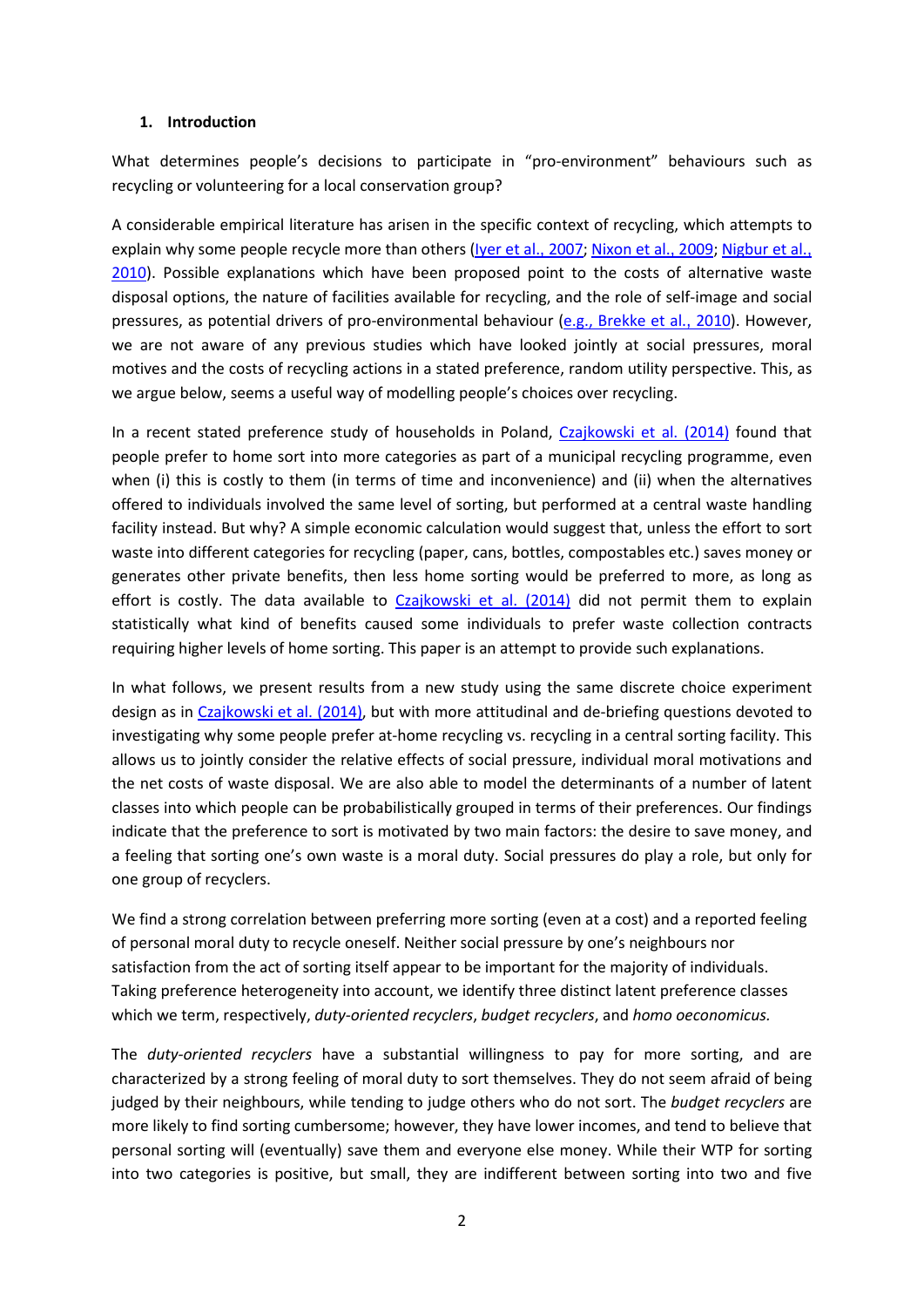categories. The *homo oeconomicus* class has a strongly negative WTP to sort in five categories. They find sorting even more cumbersome than the budget recyclers do; they feel no moral obligation to sort, but are likely to expect judgment from others.

In what follows, the existing empirical literature on what determines variations in recycling behaviour is briefly summarized, before a conceptual model is proposed which captures the three main types of driver which we feel to be particularly interesting. The next section explains the design of the empirical study, and the econometric approach taken. Results for a simple MNL model, an MNL model with interactions and a latent class model are then presented, before a Discussion and Conclusions section.

#### **2. What does the empirical literature tell us about decisions to recycle?**

Most of the empirical literature on recycling at the household level<sup>[4](#page-1-3)</sup> has focused on the direct cost to households of engaging in recycling effort – such as the availability of curbside pick-up recycling rather than "bring" systems where consumers must transport recyclables to central collection points – and on the opportunity cost of *not* recycling, as reflected by the price paid for waste collection [\(Hong et al.](#page-15-3), 1993). This latter factor has received increasing attention as more municipalities and countries have introduced variable fees for solid waste collection over time [\(Reichenbach](#page-16-2), 2008). Recent US evidence shows a substantial effect on recycling effort from increasing the marginal cost of household rubbish disposal through a (higher) variable collection fee on the volume of waste that households generate [\(Huang et al.](#page-15-4), 2011).

Another influence on recycling behaviour is the "inconvenience factor", which can be thought of as a measure of the time, space and effort needed to be allocated by a household to achieve a given level of recycling activity. [Jenkins et al. \(2003\)](#page-15-5) study 1,049 households in 20 US metropolitan areas, looking at the influence of the availability of a curbside collection scheme for recyclables as one measure of this inconvenience factor. They find that for all materials (glass, newspaper, plastic bottles, aluminium, yard waste and newspapers), presence of curbside recycling schemes increases recycling effort, but that in no case is the unit price of waste collection a significant determinant of recycling effort. [Kipperberg \(2007\)](#page-15-6) confirms the findings of Jenkins et al. using Norwegian data, estimating separate ordered logit models for 5 different categories of waste. [Abbott et al. \(2013\)](#page-15-7) investigate the log of recycling volume per capita using data from English local authorities. They find that it is well explained by the quality of recycling infrastructure provided, and a "social norm", which they construct as a mean level of recycling in a reference group of local authorities. Finally, with regard to an "inconvenience factor", [Kuo et al. \(2010\)](#page-15-8) show for 18 cities in Taiwan and Japan that actual recycling rates depend on the frequency of collection of both recyclables and rubbish intended for landfilling. [Kipperberg et al. \(2012\)](#page-15-9) show that some of the variation in stated preferences for waste management across households can be explained with the design characteristics of the recycling system employed in an area, and its financial cost to households.

<span id="page-3-0"></span><sup>&</sup>lt;sup>4</sup> Note that there is also an emerging literature which models recycling behaviour at the level of municipalities (organisations of local government responsible for household waste collection), looking for example at their willingness to set up curbside collection schemes (De Jaeger et al., 2008). Another literature looks at variations in recycling rates across countries (Mazzanti et al., 2008).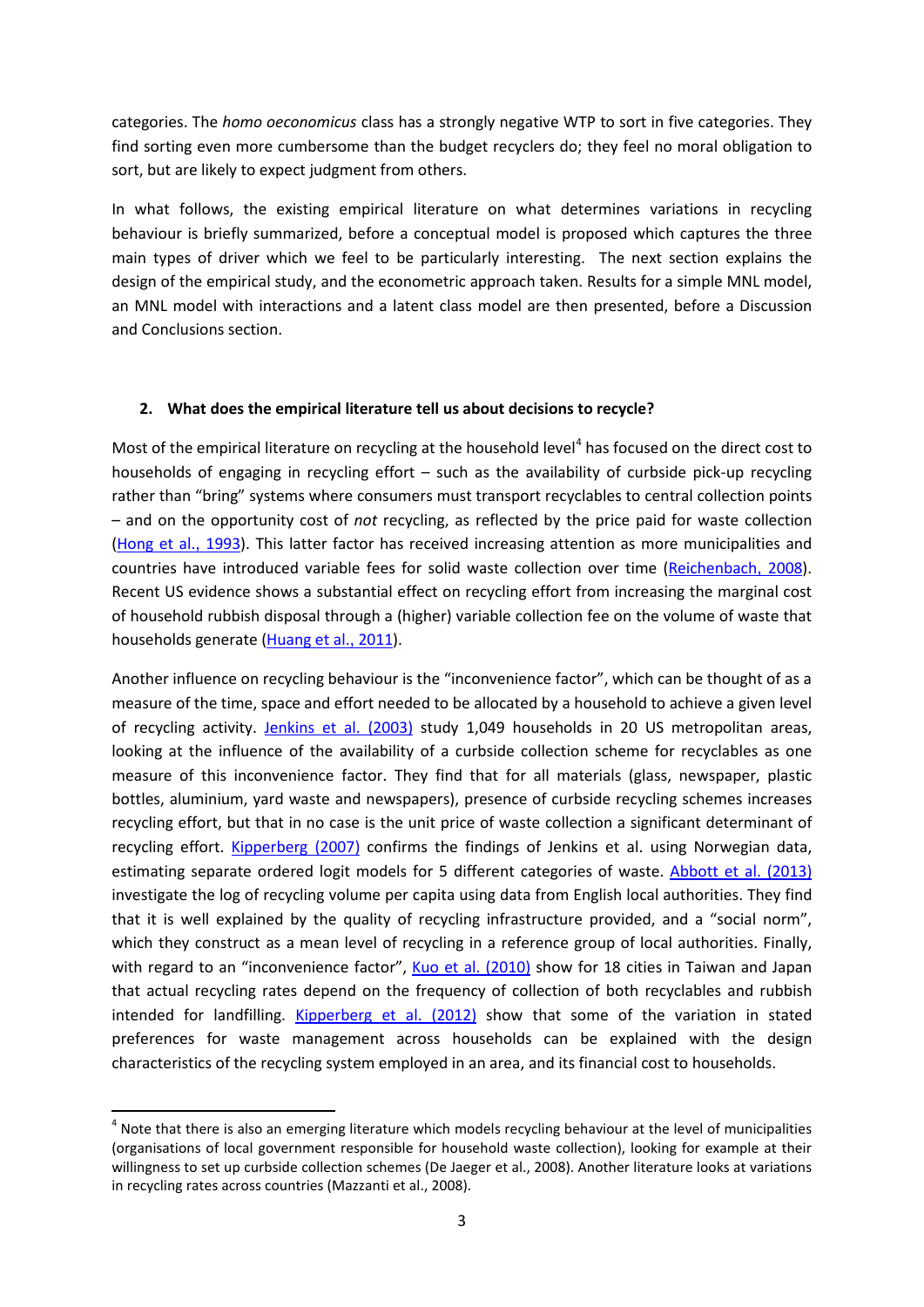Another feature that has been shown to matter is income. [Huhtala \(2010\)](#page-15-10) reports results from a contingent valuation study in Finland, which collected 1,131 responses to a questionnaire on WTP for alternative future waste management options for Helsinki. She found WTP for recycling to be decreasing in household income, which she attributes to the higher opportunity costs of time for high-income households.

A summary of the above is that the nature of the recycling and household waste schemes provided, the costs of waste collection to households, and household characteristics all help determine household recycling activities.

Another strand of literature has investigated the extent to which indicators of social capital and community norms influence recycling behaviour. [Kurz et al. \(2007\)](#page-15-11) show that a proxy for "sense of community" is closely related to engagement with recycling in Northern Ireland. [Videras et al. \(2012\)](#page-16-3) find that, for a sample of over 2,000 US households, intensity and strength of social ties, and proenvironment community norms, are linked to recycling behaviour: "…individuals who have strong connections with neighbours and who think most neighbours do things to help the environment are more likely to recycle" (p.42). [Knussen et al. \(2004\),](#page-15-12) in a study of stated intentions to participate in "bring" recycling schemes in Glasgow, Scotland, found that 29% of the variation in intentions was explained by measures of attitudes, opportunities and what they refer to as subjective norms, in this case the degree to which respondents felt that their families and friends thought that recycling was a good thing.

A desire to conform to one's own ethical standards or a perceived sense of personal duty may also be important. [Hage et al. \(2009\)](#page-15-13) study 2,800 households in Sweden, and relate self-reported recycling activity (participation in a packaging waste recovery scheme) to measures of feelings of personal responsibility. They find that self-reported recycling rates are increasing in the degree of agreement with a statement "I recognize a moral obligation to recycle", and that recycling rates also rise, the higher one perceives the degree of recycling by one's neighbours to be. [Bruvoll et al. \(2002\),](#page-15-14) in a survey of 1,162 Norwegian citizens, find that the most frequently cited motivation for home sorting of recyclables was "I should do what I want others to do", with "I want to think of myself as a responsible person" as the second most highly reported reason. Respondents to this study were also faced with the following question: "Assume that a recycling company can make use of your waste. New technology makes it possible to sort waste centrally so that the environmental effect will be the same. The company collects the unsorted waste from your home. Would you make use of the offer if this did not increase your expenses, or would you prefer to sort yourself?" 72 percent of the respondents of [Bruvoll et al. \(2002\)](#page-15-14) reported that they would make use of the offer, hence preferring separation of recyclables by others rather than by themselves.

In a paper very relevant to our own work, [Brekke et al. \(2010\)](#page-15-1) consider the role of what they refer to as *duty orientation* (see also [Brekke et al.](#page-15-15), 2003; [Nyborg](#page-16-4), 2011). Duty-oriented individuals prefer to keep an image of themselves as socially responsible people. They may thus be willing to recycle even at a personal cost – provided that recycling is perceived as their personal responsibility. If in doubt whether they are in fact personally responsible for recycling, they may look to the behaviour of their peers; if so, their recycling actions can be increasing in the degree to which they believe others are also recycling. [Brekke et al. \(2010\)](#page-15-1) test this hypothesis using data from a survey of glass recycling by Norwegian households. The survey includes information on whether individuals perceive recycling to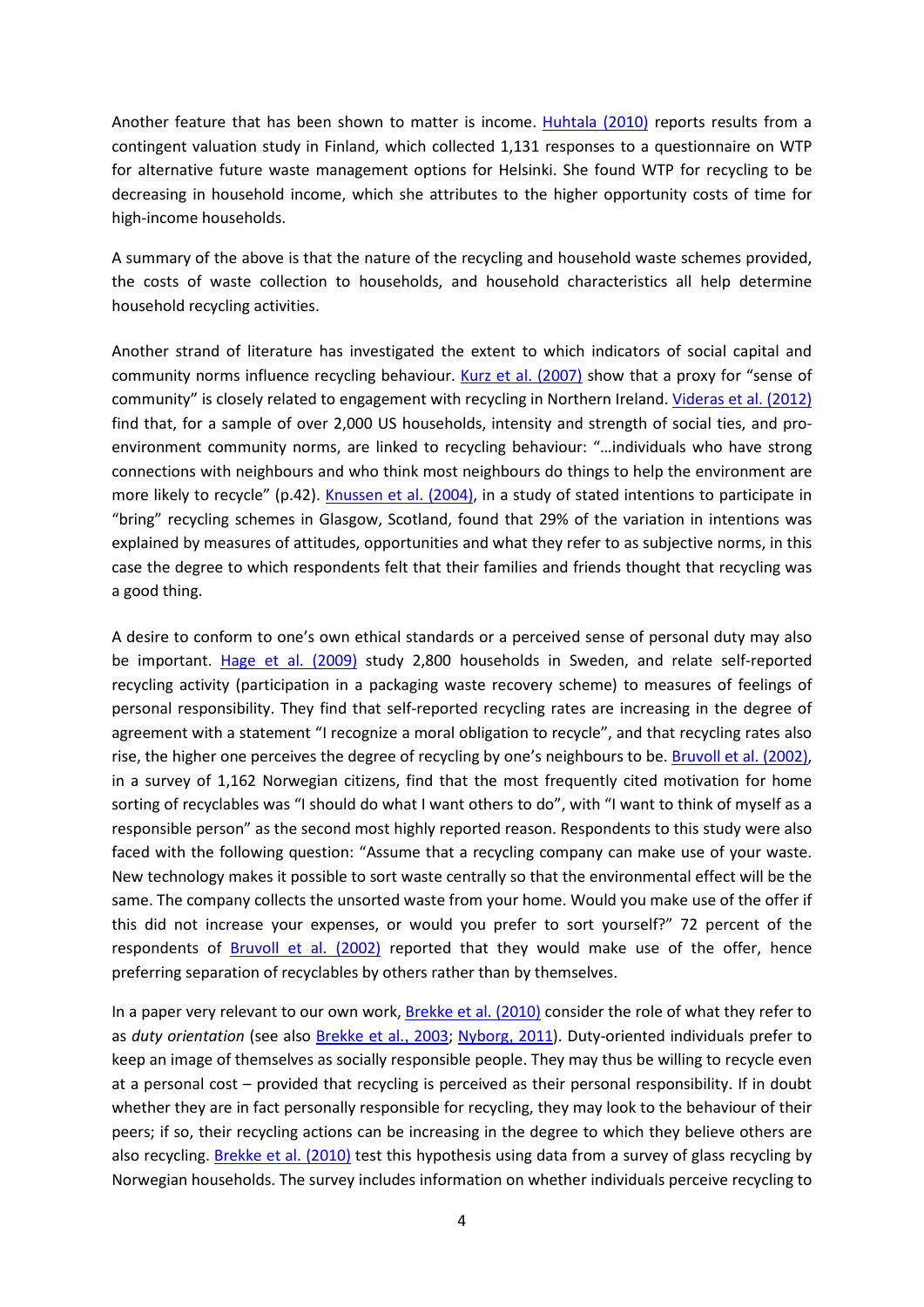be a moral responsibility, how common they thought recycling to be amongst their friends and family, how sure they were about this, and a dummy variable for self-reported glass recycling behaviour. The authors find that the feeling of personal responsibility is increasing in how common people thought recycling to be amongst friends and family; further, the more certain respondents were of this frequency estimate, the higher the feeling of personal responsibility. As perceived responsibility increases, glass recycling becomes more likely. Moreover, while the study indicated a direct effect of social sanctions (the fear of negative reactions from others) on recycling behaviour, the main effect of social sanctions appeared to arise indirectly, through their effect on feelings of personal responsibility. The **Brekke et al.** (2010) study did not, however, explore whether respondents preferred to sort themselves or to leave the sorting to others, the topic we will be turning to below.

#### **3. Conceptual framework**

How can we think of duty-orientated motives for recycling in economic terms? To fix ideas, consider an individual who cares about her private consumption *c*; a public good *G*, which we may think of as environmental quality; her own self-image as socially responsible person *S*, and what she expects to be others' image of her, *J*:

$$
U = u(c, G) + S + J \tag{1}
$$

where *u* is a quasi-concave and increasing function. Let  $q \ge 0$  be the person's contribution to the public good (environmental quality) by means of recycling contributions; to avoid making the model unnecessarily complex, we will not distinguish between recycling contributions in terms of time or effort on the one hand and money one the other. Let the budget restriction be given by

$$
W = c + pg \tag{2}
$$

where *W* is the individual's generalized or full income, taking into account her available time as well as monetary income. Similarly, *c* must be interpreted as generalized private consumption, including leisure. *p* is an implicit price of contributions to the environment in terms of lost (generalized) consumption; if recycling is cumbersome, this corresponds to a higher *p*, and if sorting is fun or otherwise intrinsically rewarding, this reduces *p*.

Total supply of the public good depends on the contribution of every individual in society. However, assume that the society is large, and that the single individual's contribution is too small, relative to the total level of *G*, to make it possible for her to noticeably perceive the change in *G* due to her own contribution. She will thus, when making her choices, treat environmental quality G as if it were exogenously fixed.

Nevertheless, she may contribute to the environment due to image concerns (self-image and others' image of her). Assume that self-image is given by

$$
S = -\frac{\alpha}{2} \left( g - g^* \right)^2 , \tag{3}
$$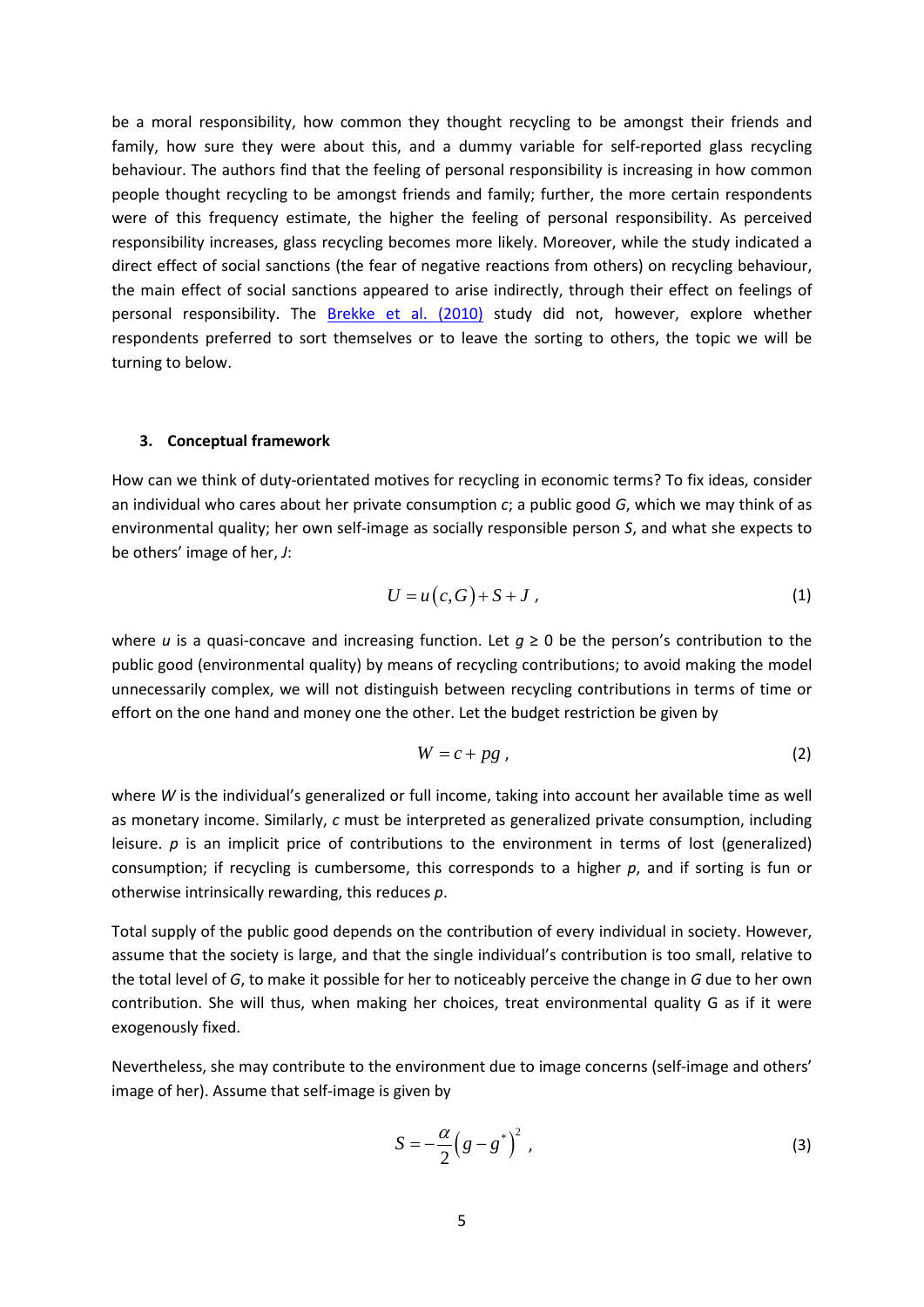where *α* is a weakly positive constant, and *g\** ≥ 0 is *i*'s view of the contribution she thinks she should ideally make (see [Brekke et al.](#page-15-15), 2003; [Brekke et al.](#page-15-1), 2010; [Nyborg](#page-16-4), 2011). Any deviation from the morally ideal behaviour yields a psychological loss, which may be thought of as cognitive dissonance. The morally ideal contribution *g\** may be viewed as a measure of the individual's perceived moral responsibility for recycling.

In addition, assume that believed judgement from others is given by

$$
J = -\frac{\beta}{2} \left( g - g^{\ast \ast} \right)^2 \tag{4}
$$

where β is a weakly positive constant, and *g\*\** ≥ 0 is the individual's belief about *her peers'* view of the morally ideal contribution for a person like herself. If no peers can observe her contribution, β = 0. In the present paper, the ideal contributions *g\** and *g\*\** are taken to be exogenously given. However, note that in several previous papers, the morally ideal contribution has been assumed to be increasing in the social value of contributions [\(Brekke et al.](#page-15-15), 2003; [Brekke et al.](#page-15-1), 2010; [Nyborg](#page-16-4),  $2011$ ).<sup>[5](#page-3-0)</sup>

When deciding how much to recycle, the individual maximizes eq. (1) with respect to *q*, given (2) – (4). This yields the following first order condition for an interior utility maximum<sup>[6](#page-6-0)</sup>:

$$
g = \frac{\alpha g^* + \beta g^{**} - p u_c'}{\alpha + \beta} \tag{5}
$$

where  $u_c'$  is the marginal utility of consumption. That is, whether and how much the individual will recycle depends on the extent to which she feel a duty to do so (*g\** and *g\*\**), the strength of her preference to conform to these duties (*α* and β), and the loss of generalized consumption benefits caused by the marginal recycling effort  $(pu'_c)$ . If the moral and social motivations to recycle are always too weak compared to the private costs, the individual prefers not to recycle at all. That is, if *αg*\*+*βg*\*\*<*p*′ for any positive level of g, the utility maximum is a corner solution, since g cannot take negative values.<sup>[7](#page-6-1)</sup>

If the individual believes that her peers' view of the morally ideal recycling level is different from her own, she may have to trade off her desire for a good self-image against the desire to be judged favourably. By differentiation of eq. (5), one can see that if *g\** increases marginally, all else fixed, the optimal contribution increases by  $\frac{\alpha}{\alpha+\beta}$  . Similarly, if  $g^{**}$  increases marginally, all else fixed, the optimal contribution increases by  $\frac{\beta}{\alpha+\beta}$ . Consequently, if recycling is costly and/or burdensome, and you do not find intrinsic pleasure in it, a model like the one sketched above implies that you will

 $5$  Note that if g\* is exceeded, the contribution to self-image of further contributions is negative. The same holds for g\*\* with respect to others' image of the individual. Intuitively, if you think too much recycling is a waste of time and energy, you may find too much recycling silly or even socially harmful. If  $g^*$  and  $g^{**}$  both equal the maximal possible recycling level, the image functions will effectively be restricted to their increasing parts.

<span id="page-6-0"></span><sup>&</sup>lt;sup>6</sup> Recall that  $G$  is considered exogenous, implying  $\partial G/\partial g = 0$  (from the individual's point of view).

<span id="page-6-2"></span><span id="page-6-1"></span><sup>&</sup>lt;sup>7</sup> That is, if  $\alpha g^* + \beta g^* * < p u_c'$  for any positive level of g, the utility maximum is a corner solution, since g cannot take negative values.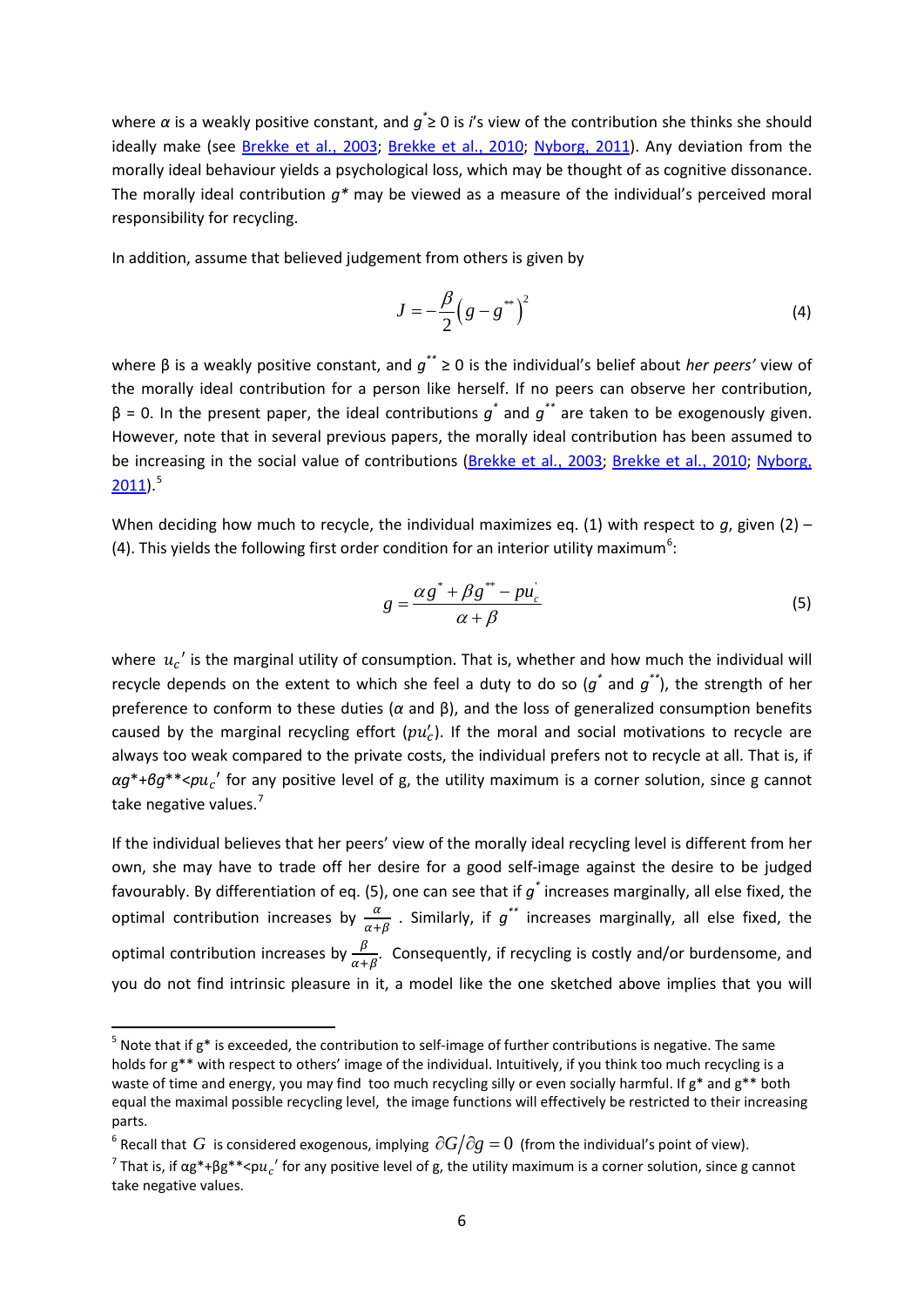recycle only if your preferences for image concerns are sufficiently strong, and, in addition, that your perception of the duty imposed on you by yourself and others is sufficiently strong.<sup>[8](#page-6-2)</sup>

Below, we estimate the effects of perceived moral responsibility and peer pressure on recycling choices. We do so via indices which represent individual's rating of the extent to which neighbours judge them with respect to their recycling behaviour and the importance to them of a positive selfimage from recycling. With regard to the marginal recycling effort  $(pu'_c)$  we estimate the effects of changes in the financial cost to the household of waste collection contracts (which reduces freely disposable income) and the net effort or pleasure in recycling. Note that although the above model may be helpful in thinking about the relationship between moral responsibility, peer pressure and recycling behaviour, our estimated coefficients for moral responsibility and peer pressure do not correspond exactly to the parameters  $\alpha$  and  $\beta$ , since  $g^*$  and  $g^{**}$  above were measured in units of recycling, while our questionnaire responses indicate the level of agreement with verbal statements not quantifying specific recycling levels.

# **4. Design of the Empirical Study**

# 4.1. Methodology – the discrete choice experiment approach

In this paper, we use a choice experiment approach to estimate the preferences of individuals for household recycling. Discrete Choice Experiments (DCE) have been widely applied in the environmental, health, food and transport economics literatures [\(Hanley et al.](#page-15-16), 2013; [Carson et al.](#page-15-17), [2014\)](#page-15-17). DCE are a stated preference method, where respondents make choices over goods or policy options described in terms of the attributes of these goods or policies, and the levels that they take. A price or cost attribute is usually included in the design, to allow willingness to pay for changes in any non-price attribute to be calculated.

DCE are based on random utility theory, which states that the utility function can be disaggregated into deterministic and stochastic (random) components. Assumptions about the nature of this random component and the nature of preferences in terms of how they vary across respondents lead to a variety of econometric specifications. In section 5, the (conditional) multinomial logit and its extensions allowing for preference heterogeneity which are used in the empirical analysis of this paper are set out in detail.

The main advantage of using the DCE approach here is that preferences and willingness to pay for different attributes of recycling schemes can be directly estimated, along with the impact of a number of potential determinants of recycling choice behaviour, such as selfish interest, social pressures and sense of moral duty.

# 4.2. Questionnaire design

<span id="page-7-0"></span>The empirical data used in this paper comes from a DCE study conducted in Poland in 2013. Polish law requires sorting municipal waste since the beginning of 2010. However, it is not specified in law

<sup>&</sup>lt;sup>8</sup> For related models, see [Brekke et al. \(2003\),](#page-15-15) [Bruvoll et al. \(2004\),](#page-15-18) [Nyborg et al. \(2006\)](#page-16-5) and [Nyborg \(2011\).](#page-16-4)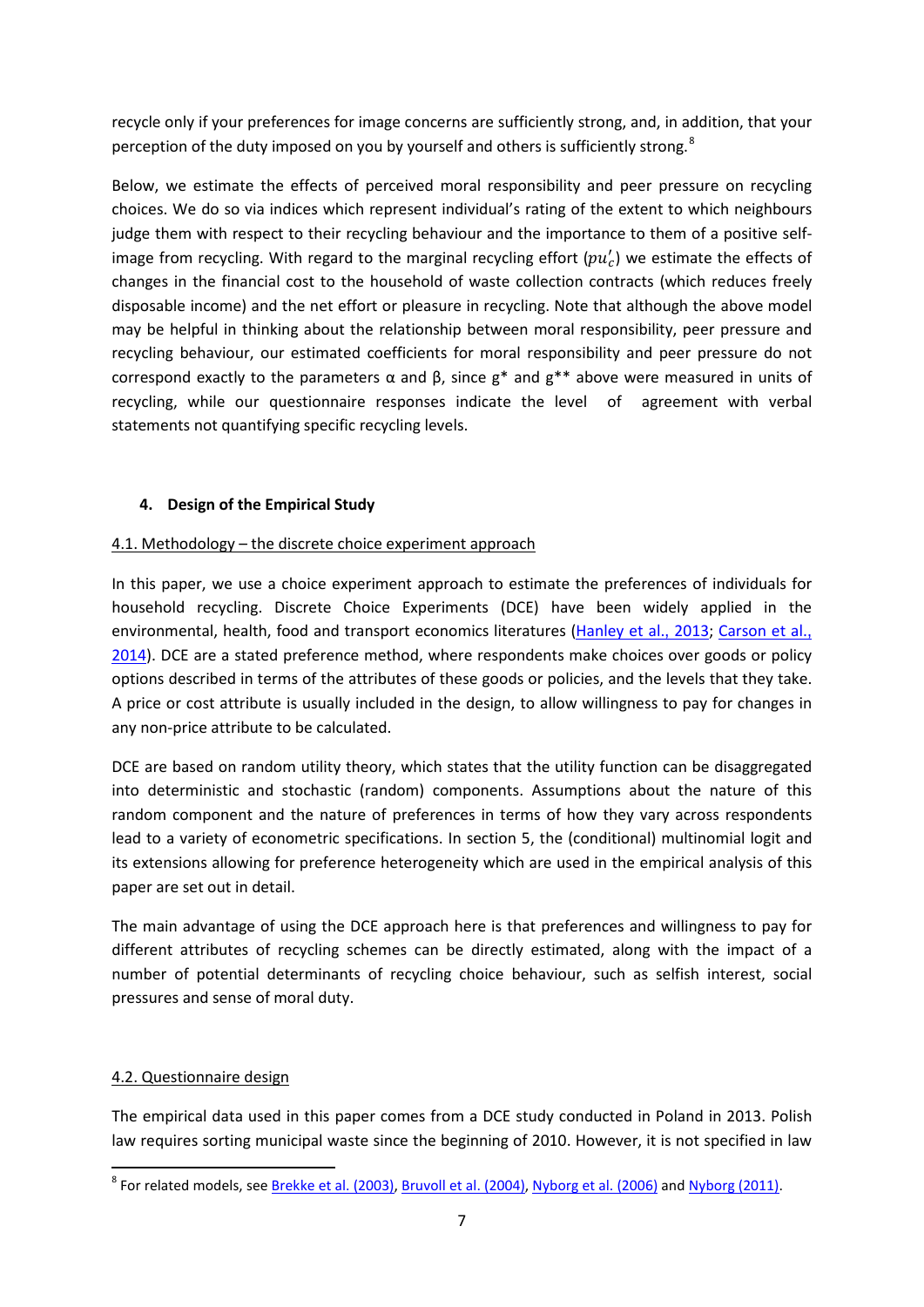exactly how this sorting should take place – whether household waste should be collected in an already-sorted state (that is, sorted by the household), or collected un-sorted and then sorted centrally. The hypothetical scenario of our study coincided with government's plans to make each municipality (instead of private companies) responsible for waste management, by setting 'waste fees' for all households and hiring private companies to collect municipal waste from them. The sorting method can be selected by each municipality independently, and collected at a range of frequencies.<sup>[9](#page-7-0)</sup>

Based on focus groups and a pilot study, we used the following attributes to describe a set of hypothetical future alternative contracts for waste considered by respondents:

- The number of categories waste needs to be sorted into before it will be collected (1, 2, or 5 categories);
- The number of times each month that waste is collected from your property (1, 2, 4 times per month);
- A cost to the household per month (the bill they will face for waste collection).

The number of home sorting categories ranged from 1 (no sorting required), through 2 (recyclables, non-recyclables) to 5 (paper, glass, metals, plastic, other). The respondents were informed, however, that in every case the collected waste would undergo a central screening process, and due to regulatory requirements, even if it was collected unsorted it would still be sorted in a central professional sorting facility. Thus, irrespective of people's choices at the household level, a fixed level of recycling would be attained at the municipal level. The survey also reminded people that sorting into more categories required more space in the household and more time and effort, and that a lower frequency of collecting waste requires that waste is stored on respondent's property longer. All levels of the attributes used in our study (including cost) were derived from observing the range of current practices of waste-collecting companies in 2013.

The experimental design consisted of 6 choice-tasks each with 3 alternatives per respondent; there were 4 questionnaire versions (blocks). An example choice card (translated) is presented in Figure 1. The design for our DCE was optimized for D-efficiency of a multinomial logit model using Bayesian priors [\(Ferrini et al.](#page-15-19), 2007) and all prior estimates were assumed to be normally distributed, with their means derived from the MNL model estimated on the dataset from the pilot survey, and standard deviations equal to 0.25 of each parameter mean.

We also included a range of de-briefing questions, which collect information on the motives of the respondent for making their recycling choices (see Annex 1 for details). The meaning of these variables is summarized below:

- *Troublesome* Sorting waste at home is troublesome
- *Satisfying* Sorting waste myself would give me a satisfaction
- *Cost-saving* Sorting waste will allow to reduce my bills

<span id="page-8-0"></span><sup>&</sup>lt;sup>9</sup> The rationale for this change was to reduce the illegal trash dumping as well as impose more stringent recycling targets, in order to comply with EU Landfill Directive (1999/31; provide reductions in landfilling) and the EU Waste Framework Directive (2008/98; reaching minimum target levels of recycling).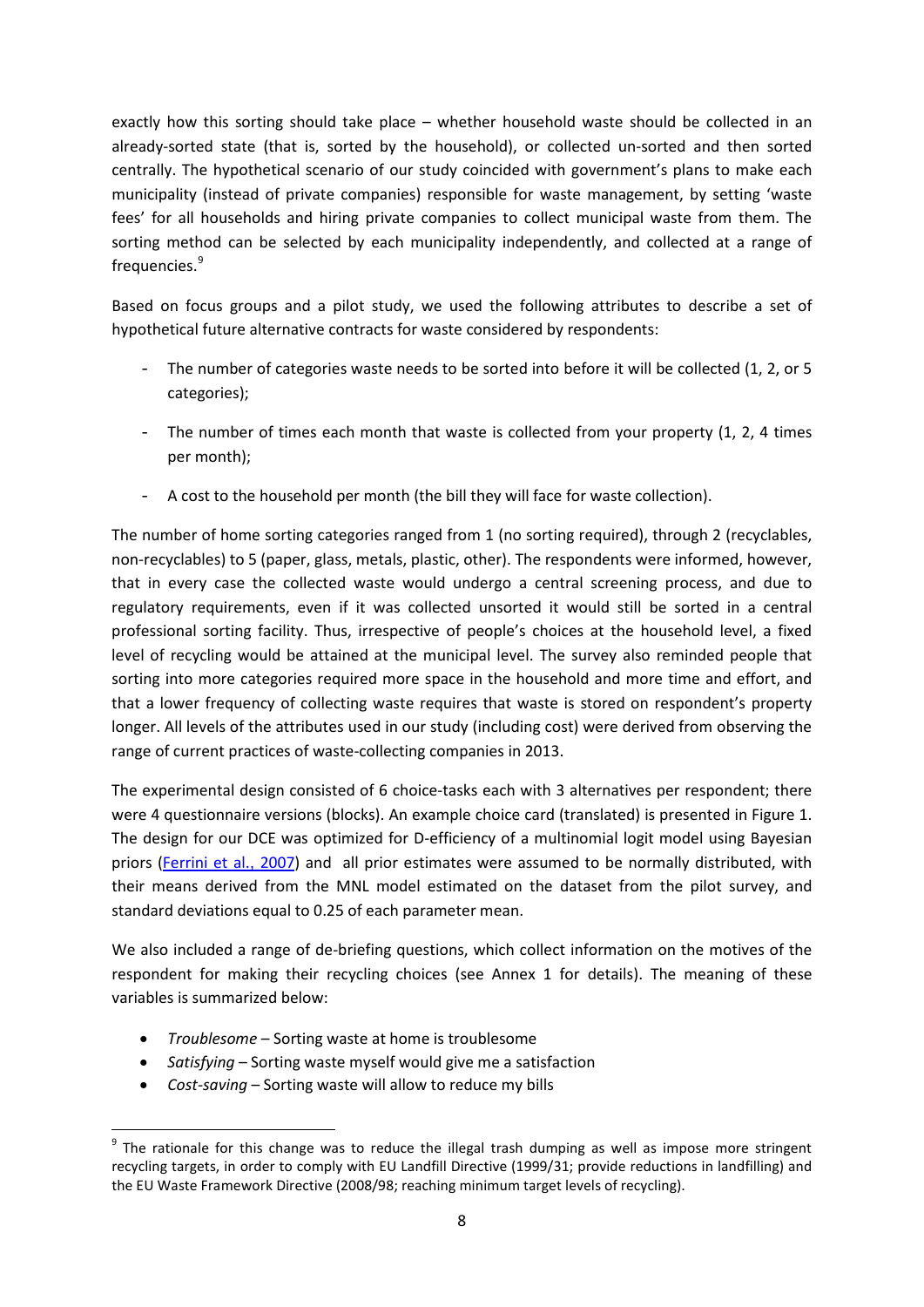- *Neighbours-judge* My neighbours will judge me unfavourably, if I don't sort waste at home
- *I-judge* I judge neighbours who don't sort waste at home unfavourably
- *Everyone-should* Sorting waste is something everyone should do on his own
- *Moral-duty* Sorting waste at home is my moral/ethical duty

Further, we collected Likert-scale data on whether people thought that home sorting was likely to be more effective than sorting at a central facility (*Better*)*,* how *Careful* the respondent would be in (if) home sorting, and whether they were well-informed about how to sort waste into the correct categories (*Know*).

The survey was sent out by mail to 8,000 random households of two Polish towns – Józefów and Hrubieszów – in March 2013. These towns were selected because their inhabitants live in standalone houses, rather than in apartment buildings (since residents of apartments typically do not have a direct influence on what recycling scheme is implemented for the entire building and because they are less concerned about collection frequency – the waste is stored in a common, designated space rather than on one's property). At the time of the study there were many different waste collection companies which differed with respect to how frequently they collected waste and to what degree they required household waste to be sorted. It was at each household's discretion whether to sign an agreement with one of the companies to collect their waste.

## **5. Results**

#### 5.1. Econometric approach

Even though respondents' utility is not directly observed, they make choices revealing their preferences between the available alternatives. Discrete choice experiments face respondents with carefully designed choice situations, making it possible to apply statistical methods to model preferences. Formally, assume that the utility derived from respondent *i* 's choice of alternative *j* can be modelled using the typical random utility framework [\(McFadden](#page-16-6), 1974):

$$
U_i\big(Alternative = j\big) = U_{ij} = \beta'_j \mathbf{X}_{ij} + \varepsilon_{ij},\tag{6}
$$

where **X***<sup>j</sup>* is a vector of attribute levels, and **β** is a vector of parameters of the utility function associated with these attributes, and the stochastic component  $\varepsilon$  represents part of the utility which is known by the individual but is unobserved by the analyst. This makes it possible to explain why apparently identical individuals (equal in all characteristics which can be observed) may choose different alternatives [\(Manski](#page-15-20), 1977).

When all respondents are assumed to have the same preferences (i.e., for all *i*,  $\beta_i = \beta$ ) and the random component of the utility function is assumed to be distributed independently and identically (iid) across individuals and alternatives – Extreme Value type 1 distribution – the Multinomial Logit Model (MNL) is derived, with the following convenient closed-form expression of the probability of choosing alternative *j* from a set of *J* available alternatives: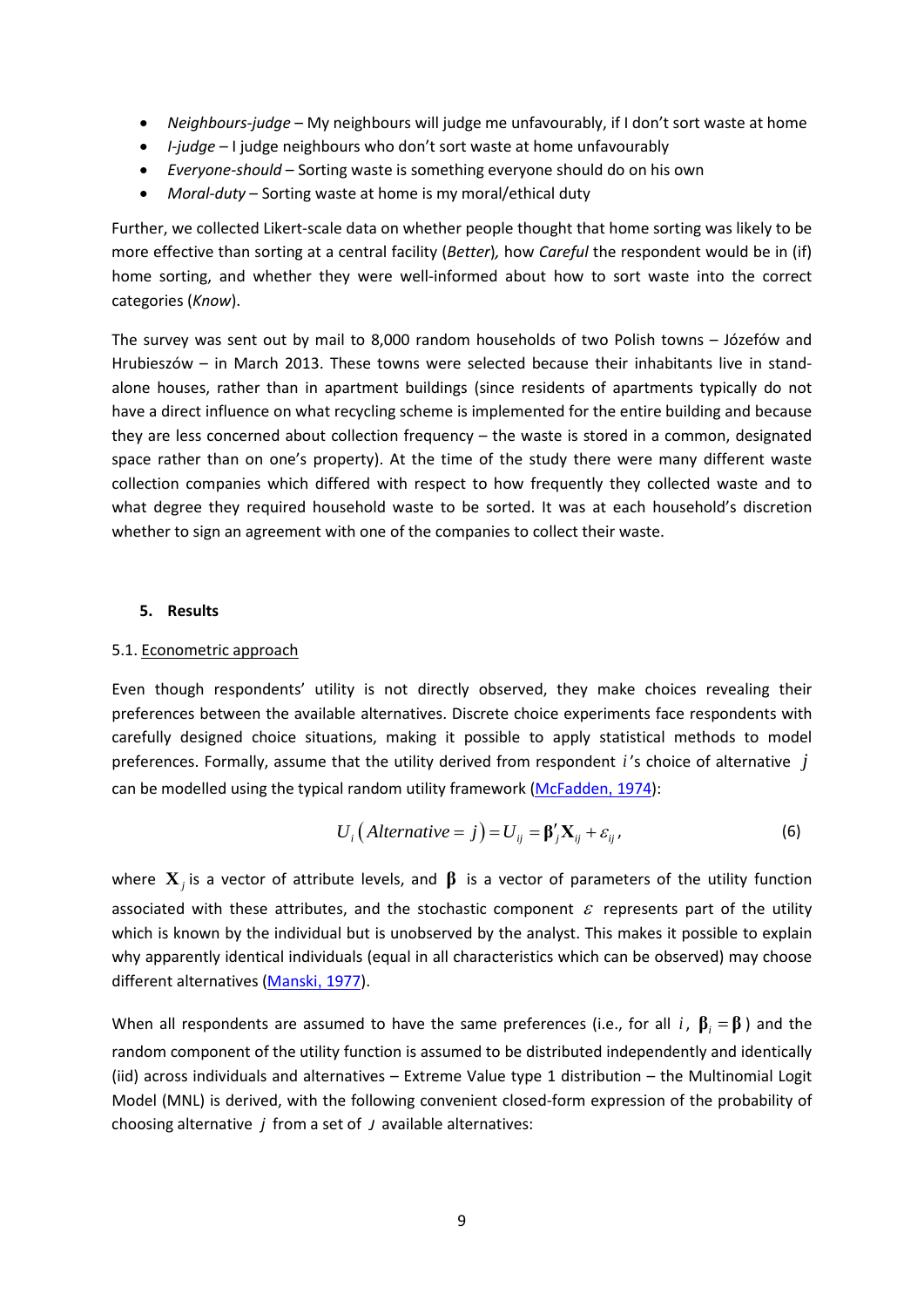$$
P(j|J) = \frac{\exp(\beta' \mathbf{x}_{ij})}{\sum_{k=1}^{J} \exp(\beta' \mathbf{x}_{ik})}.
$$
 (7)

The MNL model is very popular for its simplicity and is usually a first step in statistical analysis of DCE data. However, it implausibly assumes that all respondents have the same coefficients in their utility functions. One way of relaxing this assumption is to interact socioeconomic characteristics and attitudinal variables with choice attributes when estimating the choice model. Another is to allow individual preference parameters to be random variables which follow a discrete distribution, i.e. take one of a few possible values. This way the Latent Class (LC) model is formed.

The LC model assumes there is an a priori specified number of latent 'types' of preferences. Within any latent class, there is only one vector of parameters which describes preferences for the choice attributes and levels. However, this vector varies across latent classes. Each respondent can then be assigned a probability of belonging to one of the latent classes, conditional on (i) the choices they made and (ii) their observable socio-demographic characteristics and (iii) their stated attitudes and beliefs. Even though respondents' individual-specific preferences are a probability-weighted mixture of a small set of "preference types", identifying these distinct types of preferences in the sample is a popular way of allowing for respondents' preference heterogeneity. In addition, using observable socio-demographic characteristics to statistically explain respondents' probabilities of belonging to each of the latent classes is a convenient way of providing insight into who each 'type' of respondents are. In the empirical analysis that follows, we utilize this latent class method to identify attitudes and reasons which drive the differences in our respondents' preferences for recycling.

#### 5.2.Results

Results from the attitudinal questions are shown in Figure 1. Slightly less than half the sample agreed that "sorting waste at home is troublesome", whilst just over 50% agreed that "sorting waste myself would give me a satisfaction". About 2/3rds of respondents agreed that "sorting waste will allow to reduce my bills", which likely reflects their expectations about the effects of current actions on the future costs of waste collection and sorting. Around ¼ of people agreed with the statement "my neighbours will judge me unfavourably, if I don't sort waste at home", but just over 50% agreed that they would also judge other people who do not sort at home.<sup>[10](#page-8-0)</sup> Finally, about 75% agreed that sorting waste at home was their moral or ethical duty, with a similar fraction agreeing that "sorting waste is something everyone should do on his own". This data is used below to explain preference heterogeneity within the LC model.

#### <span id="page-10-0"></span>*Simple MNL model*

We started, though, by estimating a simple MNL model to explain stated choices of waste management contract (Table 1). This showed that, on average, people prefer to sort into more

 $10$  The different responses to these two questions do not necessarily mean that respondents are more judging than they expect their neighbours to be. Being judged by one's neighbours requires observability, which is implicit in the second question, but hardly in the first.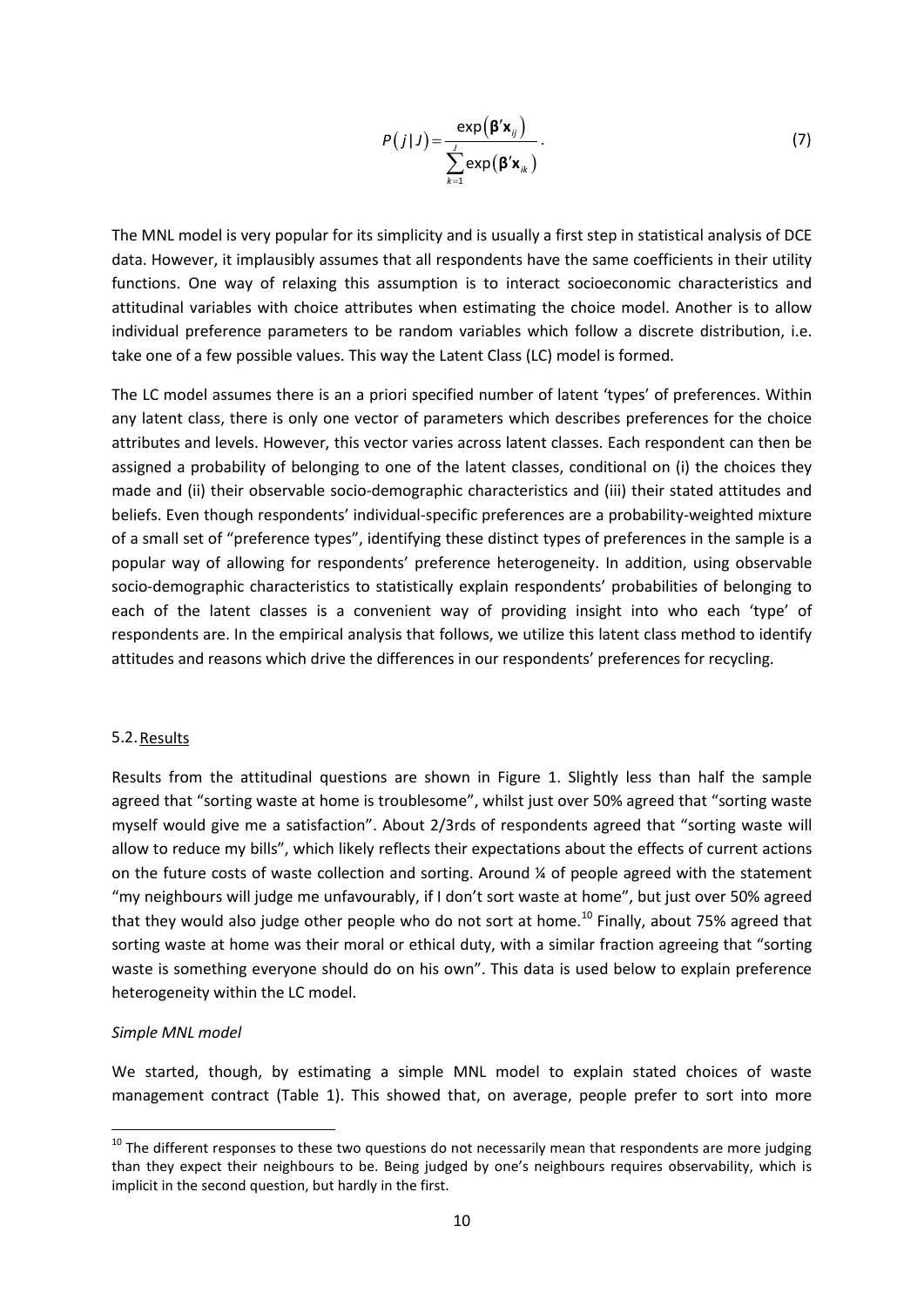<span id="page-11-1"></span>categories rather than fewer, since sorting into 2 or 5 categories rather than no sorting both positively influence the probability of choosing a particular alternative (ceteris paribus). On average, people preferred waste to be collected either twice or four times per month rather than only once per month, and prefer cheaper waste contracts to more expensive ones. The result that a positive preference exists for (costly) home sorting mirrors that reported for a different data set in [Czajkowski et al. \(2014\).](#page-15-2) This is the puzzle which the current paper now explores.

#### *Preference heterogeneity (1): MNL model with interactions*

As noted above, one simple way of studying the extent to which preferences for recycling vary across respondents and which factors determine this variation in preferences is to include socioeconomic and attitudinal variables as interactions in the MNL model (note that such variables cannot be included in a conditional model individually, they need to enter as interactions with alternativespecific variables, i.e. choice attributes). In the MNL model with interactions, indices of respondent's attitudes<sup>[11](#page-10-0)</sup> were thus interacted with their preference parameters for the choice attributes. This allows us to verify, if e.g., respondents who scored higher on the "sorting waste at home is my moral/ethical duty" question expressed systematically different preferences for the choice attributes than those who scored lower on this attitudinal variable. We also tested if respondents' sociodemographic characteristics (such as age, sex, education, household size, no. of children, income) could add to explaining their choices. Of these, however, only income turned out statistically significant. The results of the model are presented in Table 2.

The results of the MNL model with interactions show that respondents who agreed more strongly that recycling is their moral duty preferred sorting into more categories and with less frequent collection. Note in particular the sizable and highly significant coefficients for the interaction of the moral duty variable with increasing number of sorting categories, hinting at duty-oriented motives. Note also that there is no significant interaction effect between reported feelings of satisfaction with personal recycling actions and more sorting categories. Concerning social sanctions, the interaction effect with expected neighbour judgment is statistically insignificant for two sorting categories, and in fact negative for five sorting categories.

A separate reason for preferring to sort into more categories seemed to be the belief that this would eventually decrease household bills, and to some extent, being convinced that one can do the sorting better than in the sorting facility (only for five sorting categories). Respondents who found in-home sorting more troublesome were less likely to prefer sorting into five categories. Those with higher incomes tended to prefer two sorting categories, as compared to both no sorting and five categories.<sup>[12](#page-11-0)</sup> Hence, while feelings of moral duty appear to play a role, there is no indication so far

 $11$  Respondents' 1-to-5 Likert-scale answers to each of the attitude questions were normalized, such that their mean in the sample was 0 and their standard deviation 1. This allow us to focus on each respondent's deviation from the mean 'level' of attitudes in the sample as an explanatory variable of their preferences for the choice attributes.

<span id="page-11-0"></span><sup>&</sup>lt;sup>12</sup> Some of our explanatory variables may be picking up similar factors. To investigate this further, we estimated an ordered logit model explaining 'Moral-duty' responses with the normalized scores based on all the other attitude and socio-demographic variables. Results are available upon request. They show significant, positive correlations between 'Moral-duty' and 'Everyone-should', 'Know', 'Satisfying', 'Careful' and 'I-judge', and significant, negative correlations with income and 'Troublesome'. The coefficients for 'Cost-saving', 'Neighbours-judge' and 'Better' were not statistically significant. This may indicate a distinct difference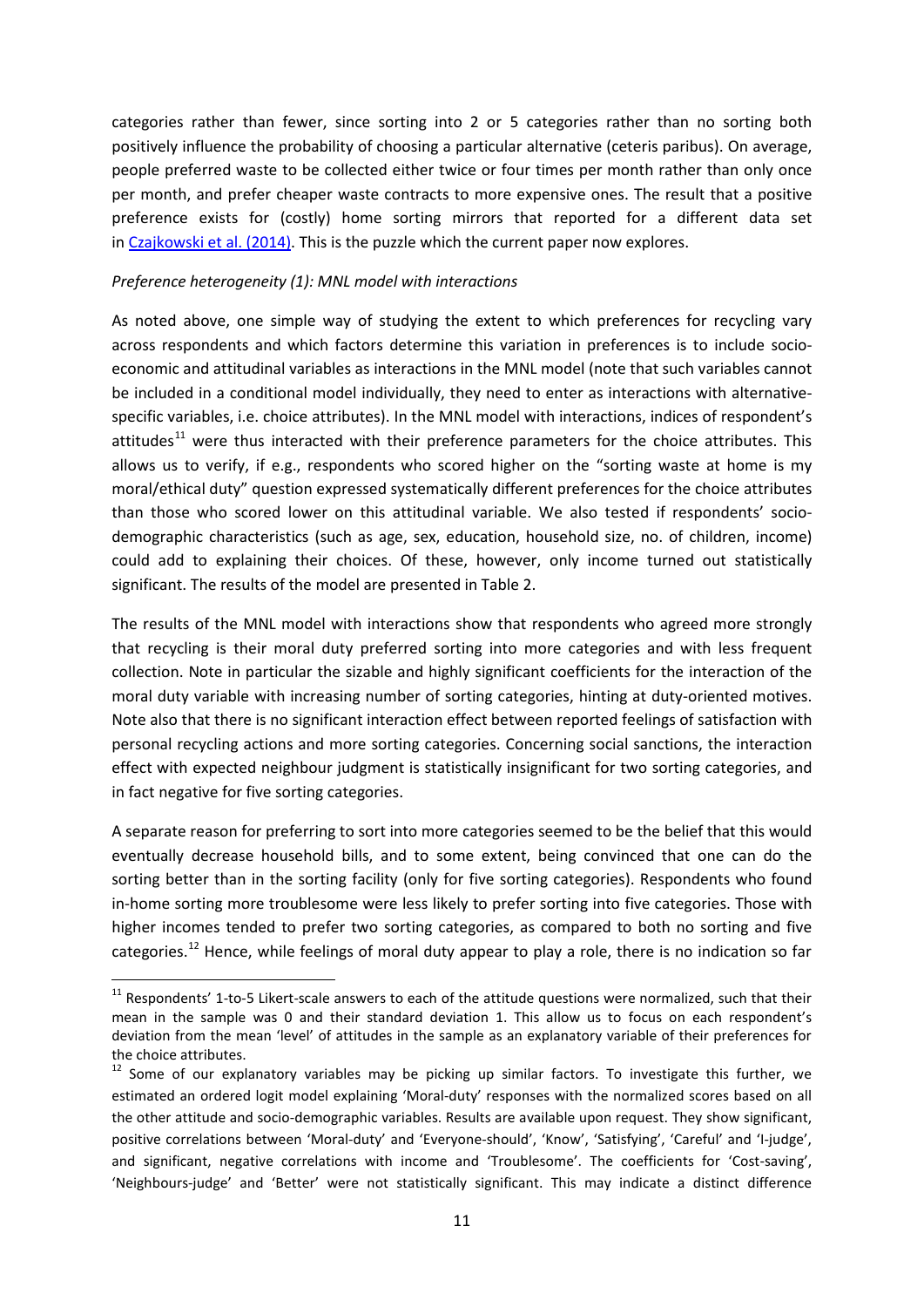that the observed strong preference for more sorting categories is driven by pleasurable feelings for sorting *per se* or by social sanctions.

# *Preference Heterogeneity (2): a latent class model*

We next investigated the nature of preference heterogeneity within the sample, and how this was related to measures of attitudes towards recycling, using a latent class (LC) approach. This shows how preferences for any attribute level vary across un-observed latent classes of respondents. Within each class, there is an assumption of preference homogeneity. However, preferences vary across classes, and individuals are only probabilistically assigned to membership of any class. Initial analysis suggested that a 3-class LC model best explained stated choices. Table 3 shows results for this model. As may be seen, the probabilities of belonging to class 1, class 2 or class 3 are 0.28, 0.48 and 0.22, respectively.

In terms of preference parameters, individuals who are more likely to belong to class 1 prefer sorting into more categories, and prefer a frequency of collection of twice per month compared to once per month. Individuals in class 1 are more likely to view recycling as a moral duty, are more likely to judge negatively other people who do not recycle, and are more likely to gain satisfaction from the act of home sorting. At the same time, they tend to disagree that self-sorting is troublesome. Their willingness to pay for more sorting categories is significant and substantial. In a sense, then, individuals in class 1 can be viewed as **"duty-oriented recyclers".**

People more likely to be in class 2 prefer sorting into 2 categories rather than none, but are statistically indifferent between 2 and 5 categories. Class 2 shows a significant preference for collection only once per month rather than twice or 4 times. An individual is more likely to have the preferences of this class the more they believe that recycling will eventually save them money, and have a lower household income. They do not think recycling is a moral duty, and derive less satisfaction from home sorting than class 1. They tend to be more likely to think that home sorting is troublesome than class 1, but less so than class 3. They do think neighbours will judge them negatively if they do not home sort, although less definitely than respondents in class 1. They have a positive willingness to pay for a higher number of sorting categories, but it is very small compared to that of class 1. Along with the negative, significant estimate on the fee charged for the waste contract, this suggests that people more likely to be in class 2 are mainly motivated by cost-savings considerations. We label people more likely to be in latent class 2 as **"budget recyclers",** since it seems like the most important determinants of their preferences are related to the desire to save money.

People more likely to belong to latent class 3 attach a strong, negative weight to having to sort into 5 categories. They prefer more frequent waste collection services. As with the other two latent classes, they prefer cheaper contracts to more expensive ones. They are less inclined to feel moral responsibility for recycling than those in class 1 or 2, and have higher incomes than them. They do not get satisfaction from home sorting, and find home sorting to be more troublesome, in

**.** 

between the motives of moral responsibility on the one hand, and social pressures on the other, which accords with the conceptual model of section 3.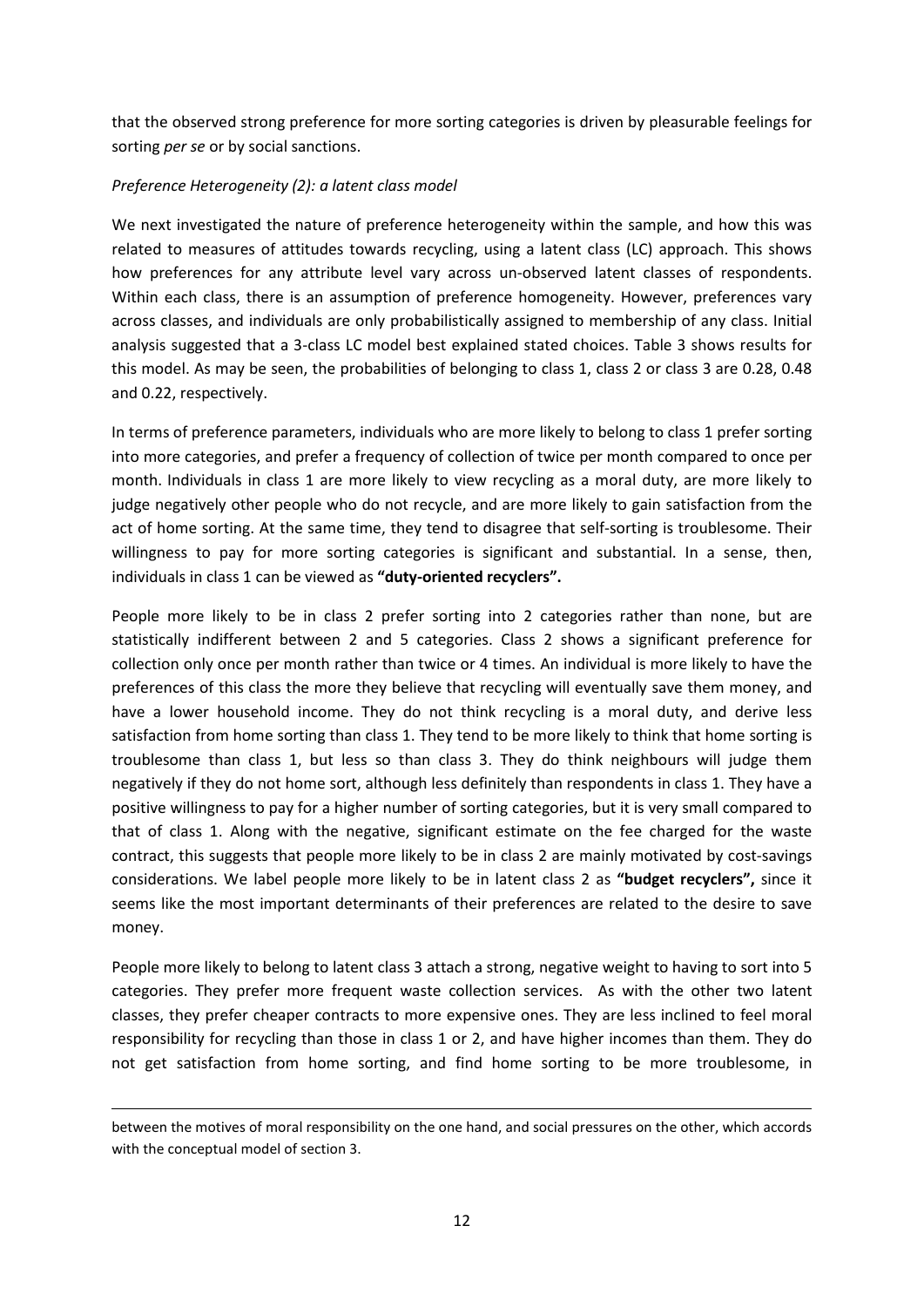comparison with class 1 and 2. While they tend to agree more that they are being judged by their neighbours, they are less inclined to judge others themselves. Although the label may not be altogether fitting, we term people more likely to belong to class 3 as "homo oeconomicus**".**

## **6. Discussion and conclusions**

The motivation for this paper is to investigate the determinants of individuals' stated preferences for pro-environmental behaviour: in particular, for household recycling. A conceptual model is used to show how three types of factors – economic factors affecting the net costs of recycling; personal moral sentiments; and social pressures – can all contribute to an individual's decision over how much to recycle. These factors have all been highlighted before in the literature, but this paper is, to our knowledge, the first to compare them within a stated preference, choice experiment setting.

The conceptual model is then applied to a case study of the preferences of Polish households for recycling, as reflected in their stated choices over alternative waste contracts. In part, this setting was chosen to help to try and explain a "paradox" found using the same choice experiment design for a different sample of respondents by [Czajkowski et al. \(2014\):](#page-15-2) namely that some individuals preferred to engage in costly personal recycling activity even if this had no effect on the overall level of recycling in their municipality.

The main empirical findings are that, again for this sample, many people "want to sort". The single most important determinant of this behaviour seems to be a feeling of personal moral responsibility to recycle, although economic and hassle factors are also important. Fear of social pressures are less important. A MNL model with interactions is used to gain these insights. Then, using latent class modelling, three groups of individuals were identified. In two of these, the "paradox" of wanting to engage in costly sorting is again found, but for different reasons. One group, labelled the dutyoriented recyclers, have a moral duty towards recycling, gain personal satisfaction from sorting, and are more likely to judge badly neighbours who do not sort. A second group, labelled the budget recyclers, prefer to sort into 2 rather than no categories. They seem to be motivated mainly by a belief that recycling will eventually save them money, and tend to belong to lower income groups. They also do not believe that recycling is a moral duty. Finally, a third group are willing to pay to avoid sorting into 5 categories, find home sorting to be troublesome, and do not derive utility from the act of sorting. These individuals seem to be closest to the kind of 'homo oeconomicus' behaviour which is assumed in many econometric studies on the effects of changes in the price of recycling on behaviour (noted in section 2).

It is interesting that the "paradox" found in this paper differs from the finding in **Bruvoll et al. (2002)**, who found that the majority of their sample preferred sorting to be done by a central facility, rather than doing it themselves. Two possible explanations can be offered. The first is a sample selection effect: the Norwegian respondents in Bruvoll et al. were questioned as part of an omnibus survey, whereas the participants in our survey were only questioned about recycling. Clearly, one's incentives to participate in a general survey are likely to be different to one's incentives to participate in a survey about an environmental issue, so that the sample selection process may have worked differently in the two studies. Second, the framing of choices varies across the two studies,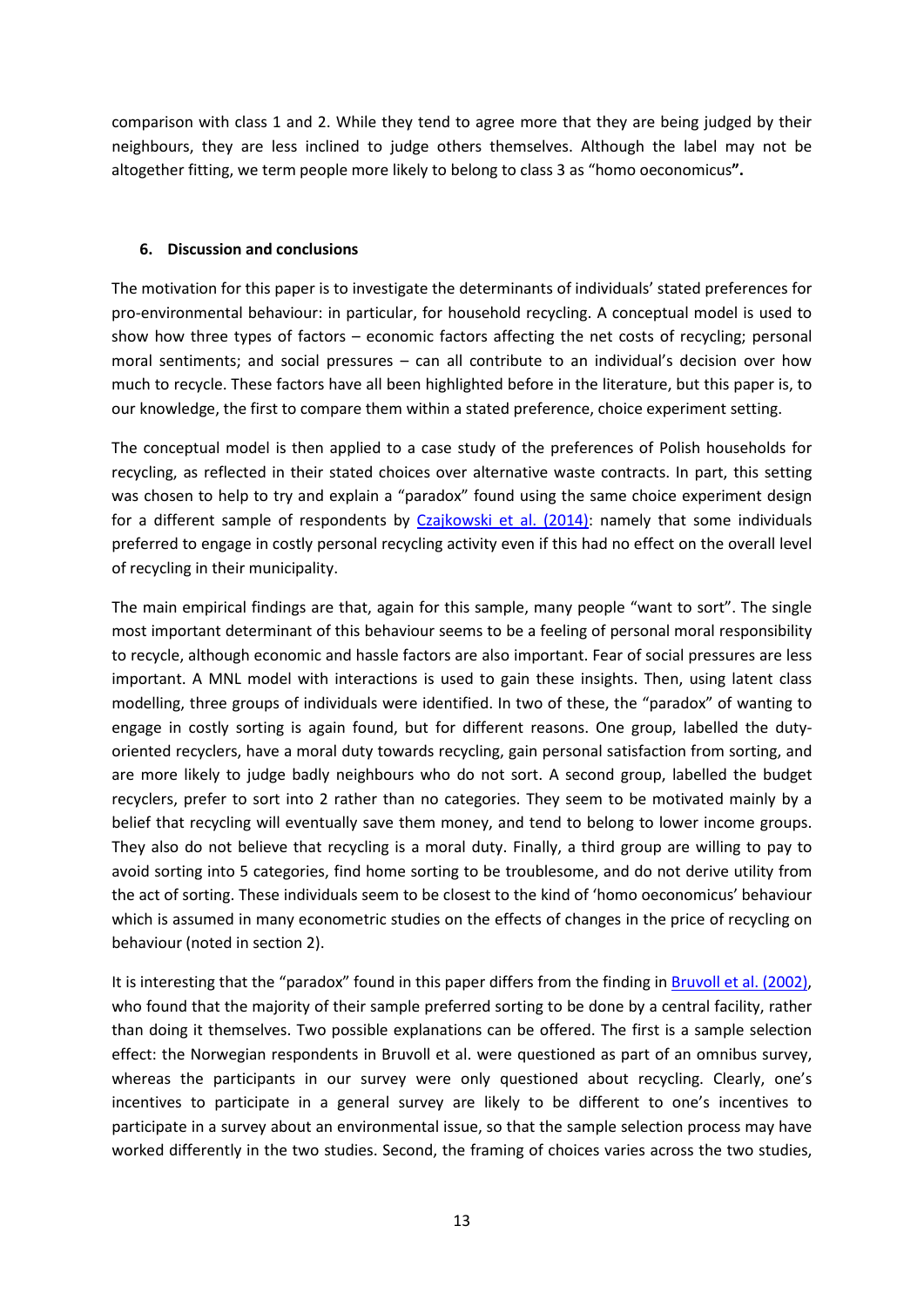in terms of the institutional context within which recycling is undertaken in Norway and Poland, and the information which was provided to respondents.

Our data cannot explain *why* so many respondents appear to consider sorting at home a moral duty, even when told that sorting could alternatively be done in a central sorting facility. With respect to this, however, differences between the present study and the [Bruvoll et al. \(2002\)](#page-15-14) study may have played a role. First, the questions used for the present study were preceded by a couple of questions concerning local street cleanliness and local social engagement, which may possibly have triggered a feeling that waste is something one should take care of oneself. The survey instrument also mentioned the possibility that central sorting might involve higher costs than home sorting. The [Bruvoll et al. \(2002\)](#page-15-14) study, on the other hand, made no such mention of increased costs, but instead asked respondents to assume that 'a recycling company can make use of your waste'. These differences may, of course, have contributed to different responses.

In summary, like [Hage et al. \(2009\),](#page-15-13) we find that both economic motives and the desire to retain a positive self-image are important motives for self-reported recycling actions. The empirical data supports this view for our sample of Polish householders. However, there is evidence of significant variation in the role these motivations play across individuals. This suggests that the effectiveness of policy to encourage more recycling may differ substantially between individuals and groups. For example, while some may respond to fees charged for waste collection, others may respond more strongly to campaigns emphasizing their moral responsibility.

In our study, respondents were faced with a context in which each household's waste collection contract was allowed to differ from that of its neighbours. In many communities, waste collection contracts are made by the local authorities, and the resulting collection scheme is identical for all household. Our results provide a reminder that in such situations, households will respond differently to the waste collection scheme chosen. While some may be positive to schemes demanding substantial voluntary effort on households' part, others will be negative, which may possibly influence the quality of these individuals' sorting. The heterogeneity of recycling motivation thus needs to be taken into account when collective choices between home sorting and central sorting are made.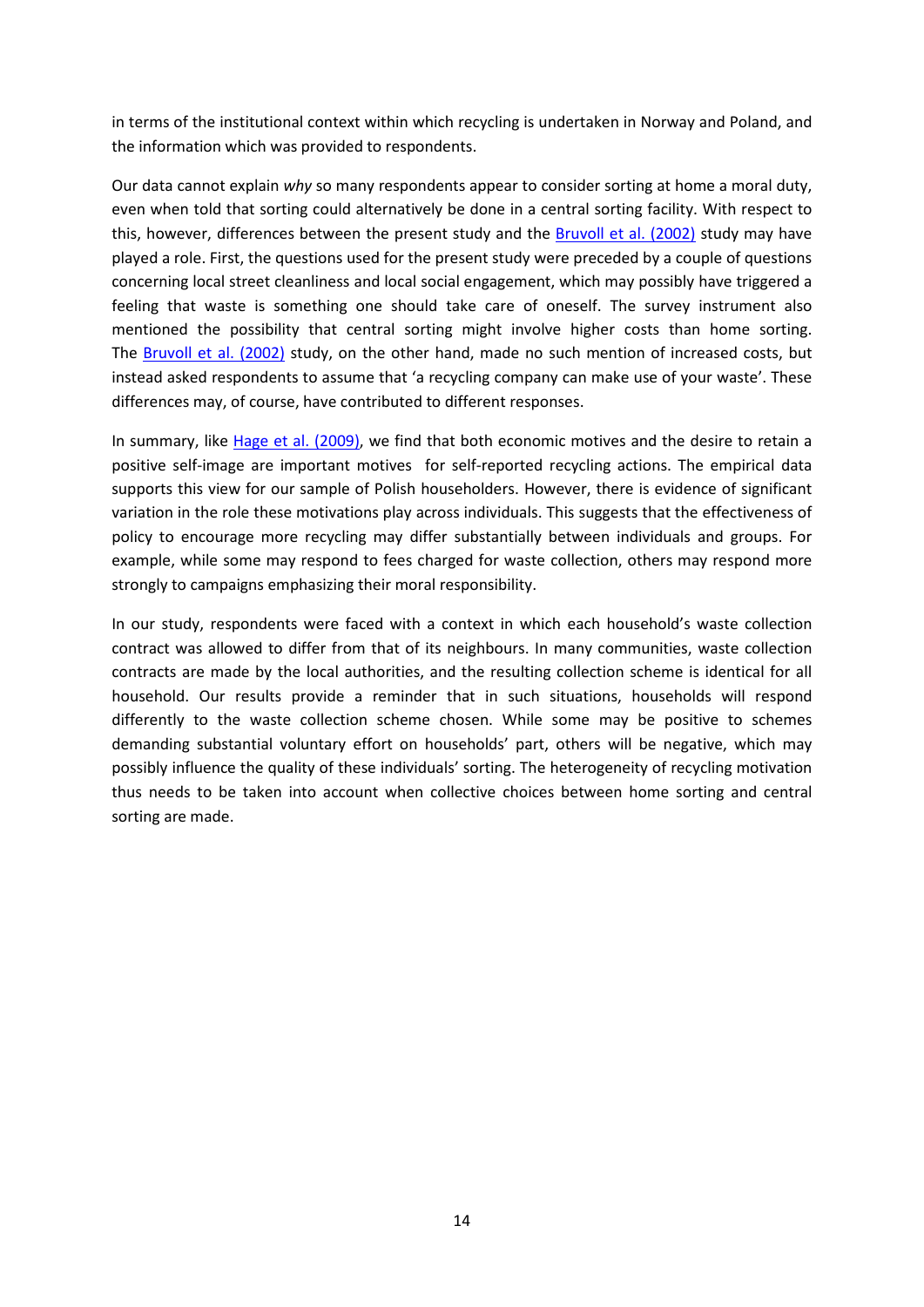#### **References**

- <span id="page-15-7"></span>Abbott, A., Nandeibam, S., and O'Shea, L., 2013. Recycling: Social norms and warm-glow revisited. *Ecological Economics*, 90(0):10-18.
- <span id="page-15-1"></span>Brekke, K. A., Kipperberg, G., and Nyborg, K., 2010. Social Interaction in Responsibility Ascription: The Case of Household Recycling. *Land Economics*, 86(4):766-784.
- <span id="page-15-15"></span>Brekke, K. A., Kverndokk, S., and Nyborg, K., 2003. An Economic Model of Moral Motivation. *Journal of Public Economics*, 87:1967-1983.
- <span id="page-15-14"></span>Bruvoll, A., and Nyborg, K., 2002. On the value of households' recycling efforts. Research Department of Statistics Norway, Discussion Paper No. 316.
- <span id="page-15-18"></span>Bruvoll, A., and Nyborg, K., 2004. The Cold Shiver of Not Giving Enough: On the Social Cost of Recycling Campaigns. *Land Economics*, 80(4):539-549.
- <span id="page-15-17"></span>Carson, R. T., and Czajkowski, M., 2014. The Discrete Choice Experiment Approach to Environmental Contingent Valuation. In: *Handbook of choice modelling*, S. Hess and A. Daly, eds., Edward Elgar, Northampton, MA.
- <span id="page-15-2"></span>Czajkowski, M., Kądziela, T., and Hanley, N., 2014. We want to sort! – assessing households' preferences for sorting waste. *Resource and Energy Economics*, 36(1):290-306.
- De Jaeger, S., and Eyckmans, J., 2008. Assessing the effectiveness of voluntary solid waste reduction policies: Methodology and a Flemish case study. *Waste Management*, 28(8):1449-1460.
- <span id="page-15-19"></span>Ferrini, S., and Scarpa, R., 2007. Designs with a priori information for nonmarket valuation with choice experiments: A Monte Carlo study. *Journal of Environmental Economics and Management*, 53(3):342-363.
- <span id="page-15-13"></span>Hage, O., Söderholm, P., and Berglund, C., 2009. Norms and economic motivation in household recycling: Empirical evidence from Sweden. *Resources, Conservation and Recycling*, 53(3):155-165.
- <span id="page-15-16"></span>Hanley, N., Shogren, J., and White, B., 2013. Introduction to Environmental Economics. 2 Ed., Oxford University Press, USA.
- <span id="page-15-3"></span>Hong, S., Adams, R. M., and Love, H. A., 1993. An Economic Analysis of Household Recycling of Solid Wastes: The Case of Portland, Oregon. *Journal of Environmental Economics and Management*, 25(2):136-146.
- <span id="page-15-4"></span>Huang, J.-C., Halstead, J. M., and Saunders, S. B., 2011. Managing Municipal Solid Waste with Unit-Based Pricing: Policy Effects and Responsiveness to Pricing. *Land Economics*, 87(4):645-660.
- <span id="page-15-10"></span>Huhtala, A., 2010. Income effects and the inconvenience of private provision of public goods for bads: The case of recycling in Finland. *Ecological Economics*, 69(8):1675-1681.
- <span id="page-15-0"></span>Iyer, E. S., and Kashyap, R. K., 2007. Consumer recycling: role of incentives, information, and social class. *Journal of Consumer Behaviour*, 6(1):32-47.
- <span id="page-15-5"></span>Jenkins, R. R., Martinez, S. A., Palmer, K., and Podolsky, M. J., 2003. The determinants of household recycling: a material-specific analysis of recycling program features and unit pricing. *Journal of Environmental Economics and Management*, 45(2):294-318.
- <span id="page-15-6"></span>Kipperberg, G., 2007. A Comparison of Household Recycling Behaviors in Norway and the United States. *Environmental and Resource Economics*, 36(2):215-235.
- <span id="page-15-9"></span>Kipperberg, G., and Larson, D., 2012. Heterogeneous Preferences for Community Recycling Programs. *Environmental and Resource Economics*, 53(4):577-604.
- <span id="page-15-12"></span>Knussen, C., Yule, F., MacKenzie, J., and Wells, M., 2004. An analysis of intentions to recycle household waste: The roles of past behaviour, perceived habit, and perceived lack of facilities. *Journal of Environmental Psychology*, 24(2):237-246.
- <span id="page-15-8"></span>Kuo, Y.-L., and Perrings, C., 2010. Wasting Time? Recycling Incentives in Urban Taiwan and Japan. *Environmental and Resource Economics*, 47(3):423-437.
- <span id="page-15-11"></span>Kurz, T., Linden, M., and Sheehy, N., 2007. Attitudinal and Community Influences on Participation in New Curbside Recycling Initiatives in Northern Ireland. *Environment and Behavior*, 39(367- 391).
- <span id="page-15-20"></span>Manski, C. F., 1977. The structure of random utility models. *Theory and Decision*, 8(3):229-254.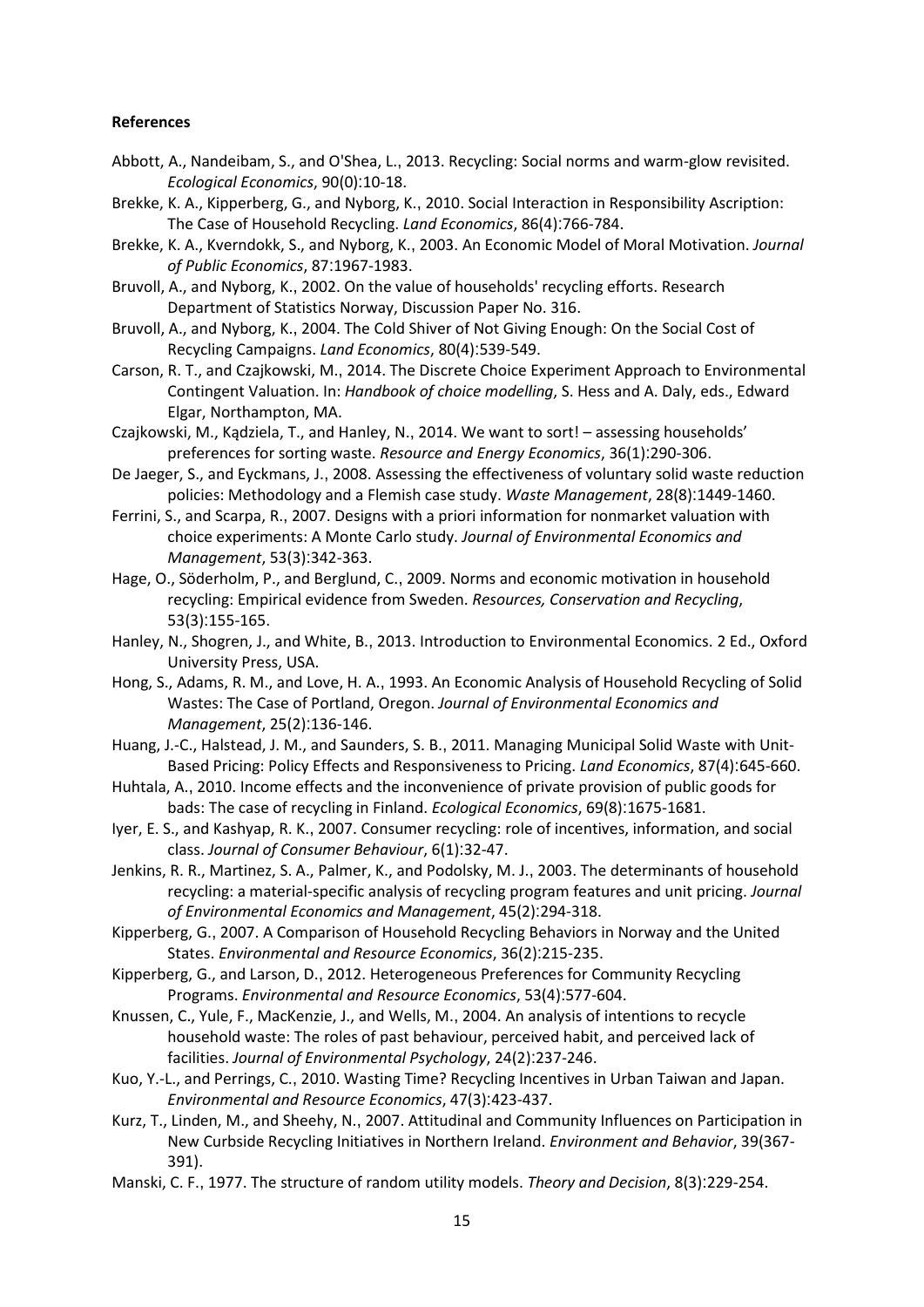- Mazzanti, M., and Zoboli, R., 2008. Waste generation, waste disposal and policy effectiveness: Evidence on decoupling from the European Union. *Resources, Conservation and Recycling*, 52(10):1221-1234.
- <span id="page-16-6"></span>McFadden, D., 1974. Conditional Logit Analysis of Qualititative Choice Behaviour. In: *Frontiers in Econometrics*, P. Zarembka, ed., Academic Press, New York, NY, 105-142.
- <span id="page-16-1"></span>Nigbur, D., Lyons, E., and Uzzell, D., 2010. Attitudes, norms, identity and environmental behaviour: Using an expanded theory of planned behaviour to predict participation in a kerbside recycling programme. *British Journal of Social Psychology*, 49(2):259-284.
- <span id="page-16-0"></span>Nixon, H., and Saphores, J.-D. M., 2009. Information and the decision to recycle: results from a survey of US households. *Journal of Environmental Planning and Management*, 52(2):257- 277.
- <span id="page-16-4"></span>Nyborg, K., 2011. I don't want to hear about it: Rational ignorance among duty-oriented consumers. *Journal of Economic Behavior & Organization*, 79(3):263-274.
- <span id="page-16-5"></span>Nyborg, K., Howarth, R. B., and Brekke, K. A., 2006. Green consumers and public policy: On socially contingent moral motivation. *Resource and Energy Economics*, 28(4):351-366.
- <span id="page-16-2"></span>Reichenbach, J., 2008. Status and prospects of pay-as-you-throw in Europe – A review of pilot research and implementation studies. *Waste Management*, 28(12):2809-2814.
- <span id="page-16-3"></span>Videras, J., Owen, A. L., Conover, E., and Wu, S., 2012. The influence of social relationships on proenvironment behaviors. *Journal of Environmental Economics and Management*, 63(1):35-50.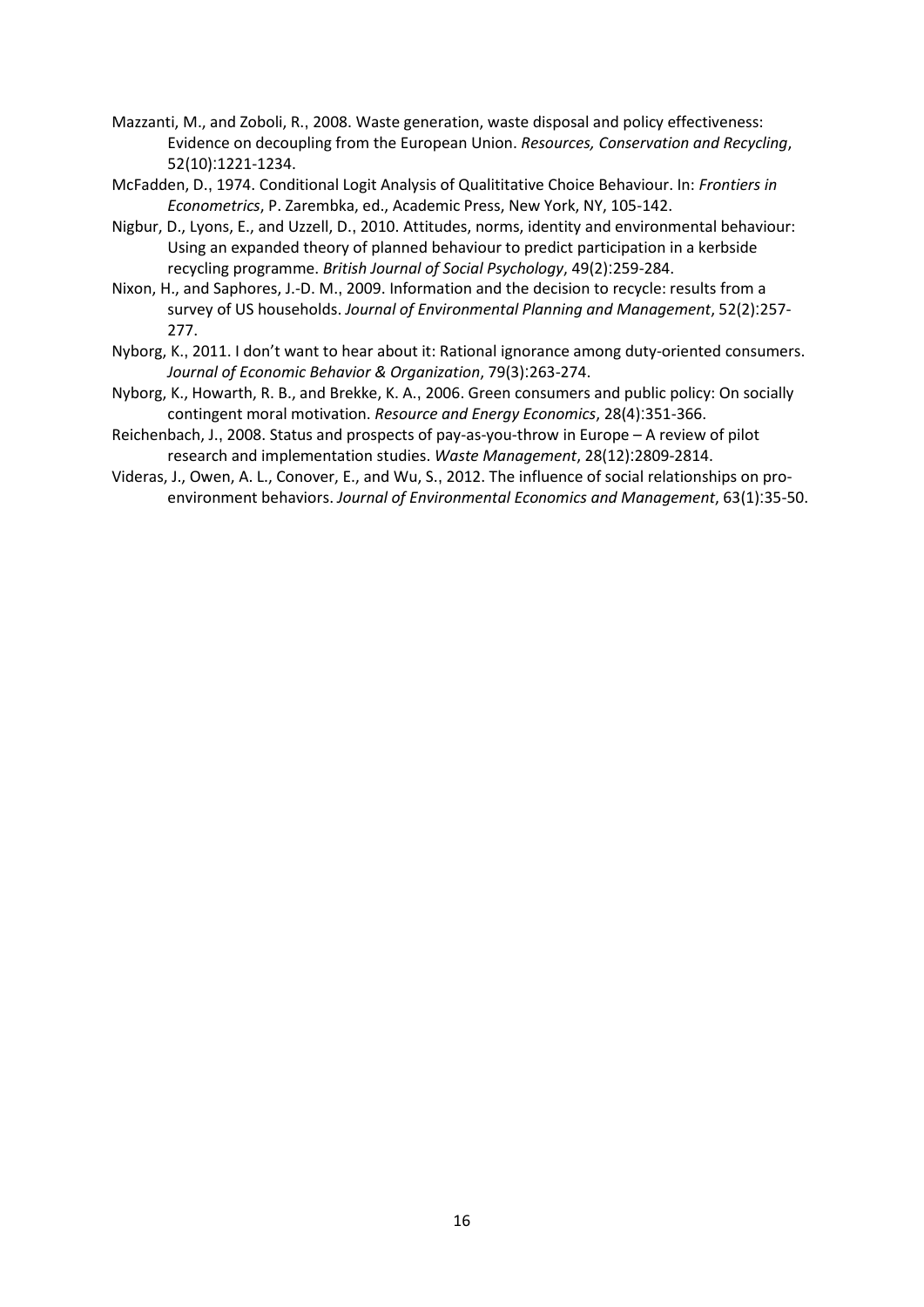# **Figure 1. Example of a choice card**

| Choice Situation 1.                | Alternative 1      | Alternative 2      | Alternative 3   |
|------------------------------------|--------------------|--------------------|-----------------|
| Method of sorting in<br>household  | Into 5 categories  | Into 2 categories  | None            |
| Frequency of collection            | Once every 4 weeks | Once every 2 weeks | Once every week |
| Monthly cost for your<br>household | <b>75 PLN</b>      | <b>50 PLN</b>      | <b>100 PLN</b>  |
| Your choice:                       |                    |                    |                 |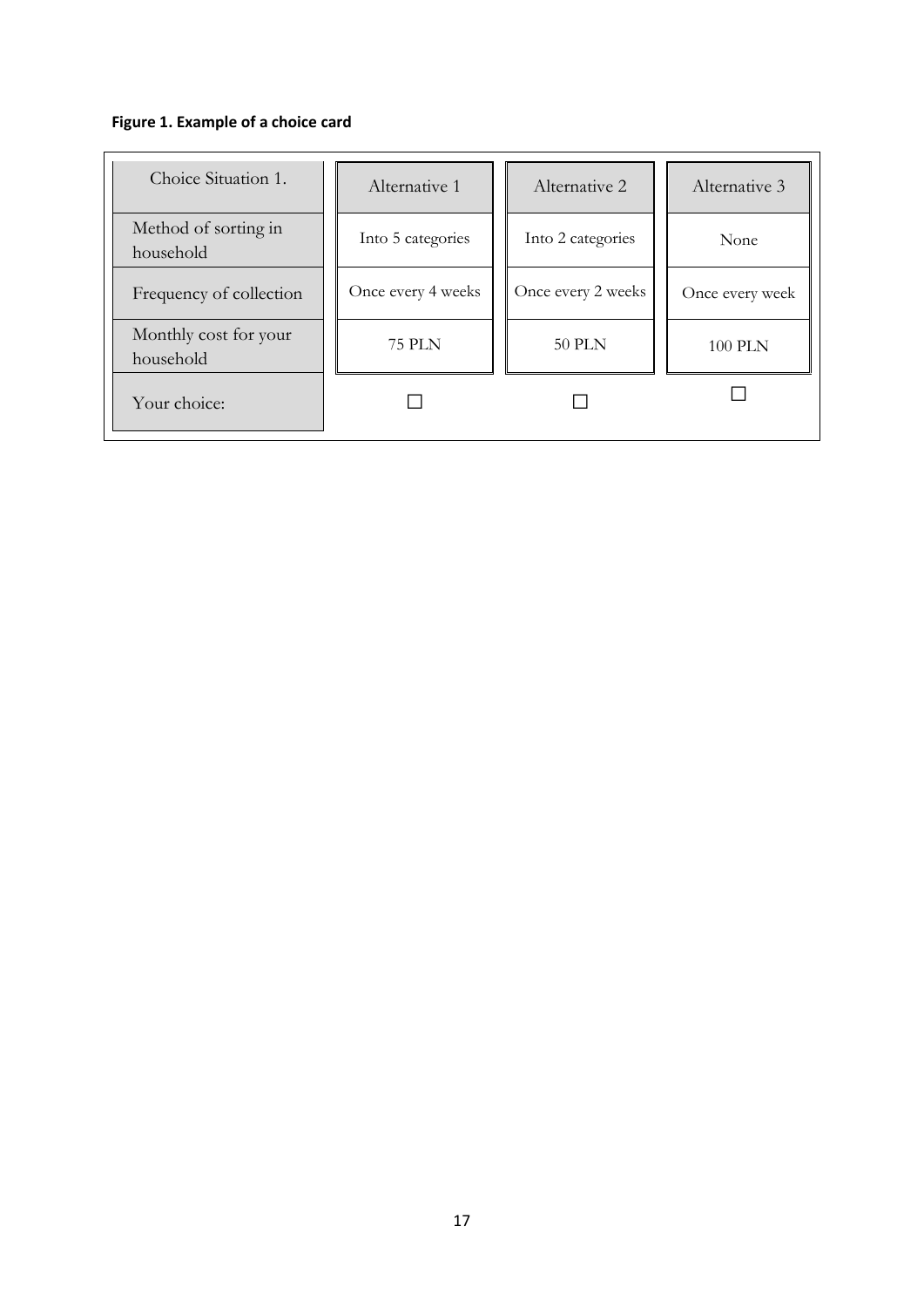#### **Figure 2. Respondents' attitudes with respect to in-home sorting**

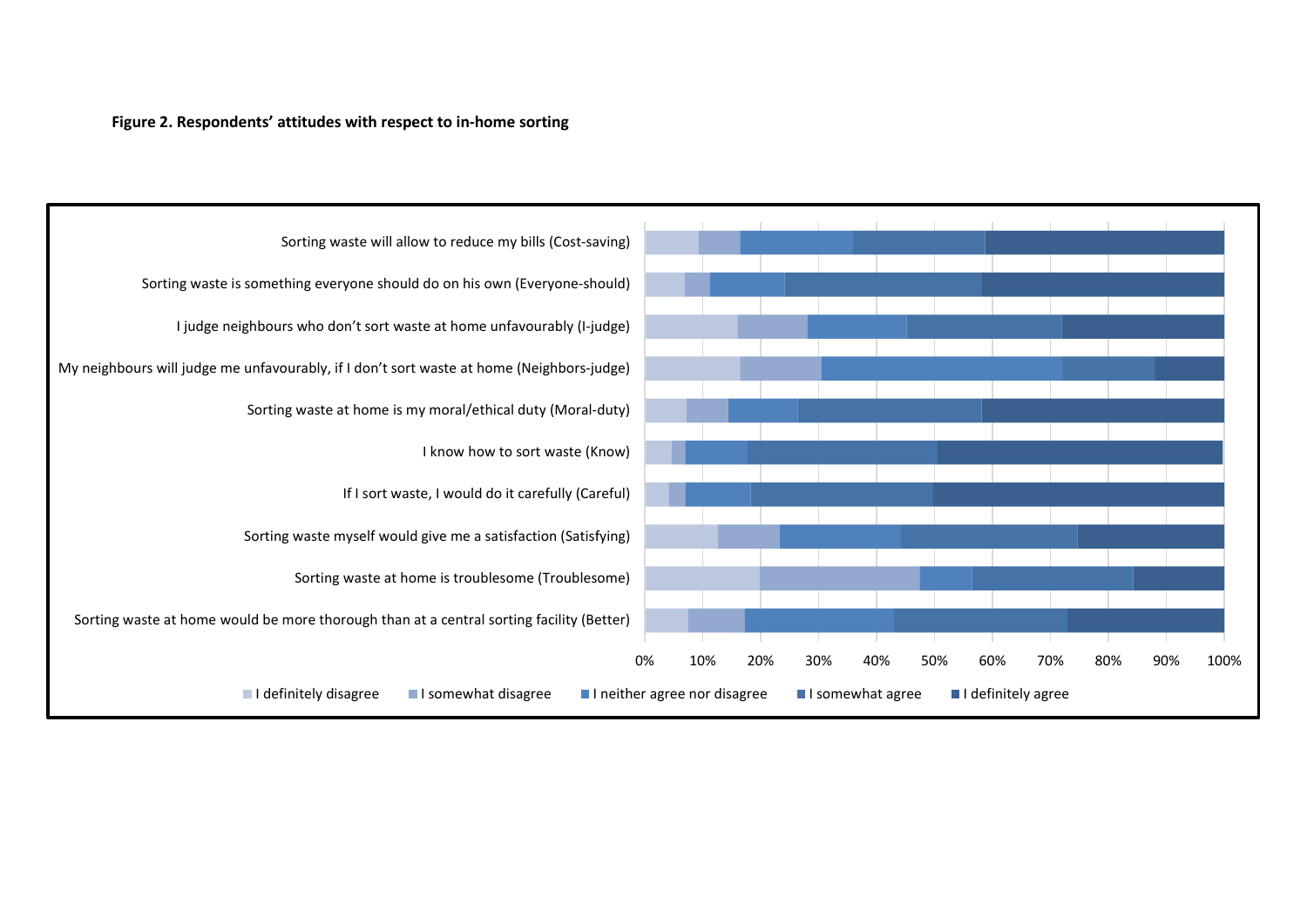|                                |             | <b>Coefficient</b>           | <b>WTP</b>        |
|--------------------------------|-------------|------------------------------|-------------------|
| Variable                       |             | (standard error)             | (95% c.i.)        |
|                                |             | $0.6144***$                  | 15.66***          |
| sort2                          |             | (0.0978)                     | $(11.18 - 20.14)$ |
|                                | $0.7314***$ |                              | 18.64***          |
| sort5                          |             | (0.0708)                     | $(15.32 - 21.95)$ |
|                                |             | $0.463***$                   | $11.8***$         |
| time2                          |             | (0.1020)                     | $(6.41 - 17.19)$  |
|                                | $0.2601***$ |                              | $6.63***$         |
| time4                          |             | (0.0758)                     | $(2.9 - 10.36)$   |
|                                |             | $-0.0392***$                 |                   |
| fee                            | (0.0015)    |                              |                   |
|                                |             | <b>Model characteristics</b> |                   |
| Log likelihood                 | $-1398.35$  |                              |                   |
| Log-likelihood (constant only) | $-2026.50$  |                              |                   |
| McFadden's pseudo $R^2$        | 0.3100      |                              |                   |
| AlC/n                          | 1.5171      |                              |                   |
| n (observations)               | 1850        |                              |                   |
| $k$ (parameters)               | 5           |                              |                   |

**Table 1. General preferences with respect to waste management contract characteristics – the results of the multinomial logit model**

\*\*\*, \*\*, \* Significance at 1%, 5%, 10% level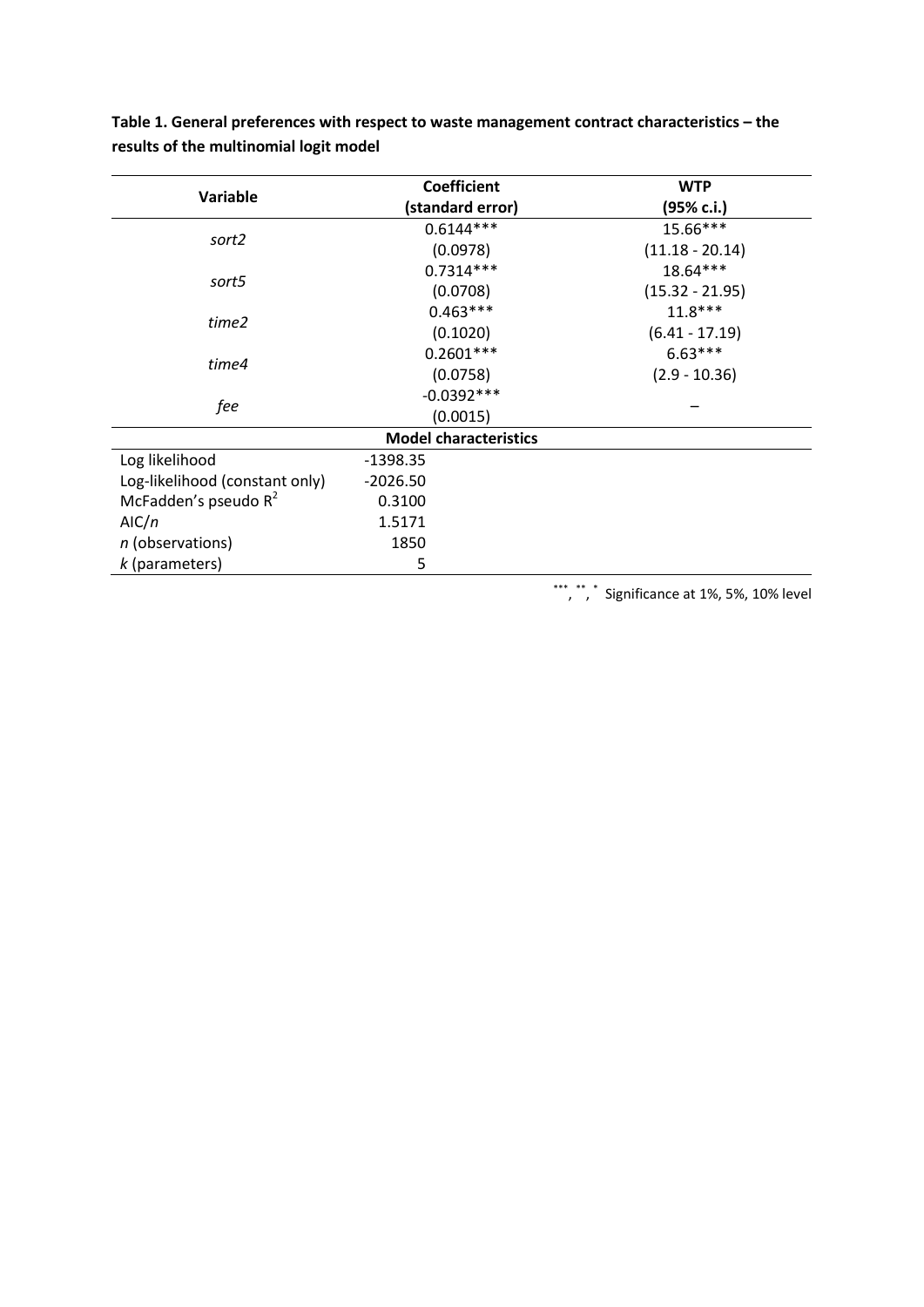|                     | <b>Attribu</b><br>te | Main<br>effect | Interaction   |                 |            |             |                              |                |                            |           |                     |                 |               |
|---------------------|----------------------|----------------|---------------|-----------------|------------|-------------|------------------------------|----------------|----------------------------|-----------|---------------------|-----------------|---------------|
|                     |                      |                | <b>Better</b> | Troubleso<br>mе | Satisfying | Careful     | Know                         | Moral-<br>duty | <b>Meighbors</b><br>-judge | I-judge   | Everyone-<br>should | Cost-<br>saving | <i>Income</i> |
|                     |                      | $0.7073***$    | $-0.1294$     | $-0.1708$       | $-0.2072$  | 0.1805      | $-0.0548$                    | $0.3214**$     | $-0.1312$                  | 0.0099    | $-0.0714$           | $0.2714**$      | $0.2405**$    |
|                     | sort2                | (0.1121)       | (0.1227)      | (0.1278)        | (0.1404)   | (0.1427)    | (0.1293)                     | (0.1532)       | (0.1356)                   | (0.1602)  | (0.1819)            | (0.1276)        | (0.1084)      |
|                     | sort5                | $0.8118***$    | $0.1561*$     | $-0.3436***$    | 0.1217     | $-0.1043$   | $-0.1069$                    | $0.4252***$    | $-0.1519*$                 | 0.0295    | 0.1205              | $0.1895**$      | 0.049         |
|                     |                      | (0.0793)       | (0.0829)      | (0.0838)        | (0.0994)   | (0.1150)    | (0.0910)                     | (0.1127)       | (0.0923)                   | (0.1085)  | (0.1337)            | (0.0886)        | (0.0825)      |
| Full                |                      | $0.4833***$    | $-0.1744$     | 0.2022          | 0.062      | $0.2843*$   | $-0.091$                     | $-0.5259***$   | 0.1015                     | 0.1686    | 0.1258              | 0.0132          | $0.4193***$   |
| model <sup>13</sup> | time2                | (0.1171)       | (0.1245)      | (0.1288)        | (0.1435)   | (0.1610)    | (0.1423)                     | (0.1644)       | (0.1468)                   | (0.173)   | (0.1994)            | (0.1392)        | (0.1069)      |
|                     | time4                | $0.2928***$    | $-0.1895**$   | 0.1297          | $-0.0246$  | $0.4487***$ | $-0.1534$                    | $-0.3524***$   | 0.1258                     | 0.0044    | 0.102               | 0.1414          | $0.4753***$   |
|                     |                      | (0.0828)       | (0.0891)      | (0.0894)        | (0.1062)   | (0.1246)    | (0.1034)                     | (0.1302)       | (0.0913)                   | (0.1075)  | (0.1332)            | (0.0942)        | (0.0838)      |
|                     | fee                  | $0.0434***$    | $0.0049***$   | 0.0027          | 0.0021     | $-0.0057**$ | 0.003                        | 0.0011         | $-0.0004$                  | $-0.0007$ | 0.002               | $-0.0074***$    | $0.0055***$   |
|                     |                      | (0.0017)       | (0.0019)      | (0.0018)        | (0.0020)   | (0.0023)    | (0.0020)                     | (0.0023)       | (0.0021)                   | (0.0024)  | (0.0029)            | (0.0020)        | (0.0016)      |
|                     | sort2                | $0.6853***$    | $-0.1327$     | $-0.1589$       |            | 0.0842      |                              | $0.2200*$      | $-0.1613$                  |           |                     | $0.2504**$      | $0.2598**$    |
|                     |                      | (0.1098)       | (0.1179)      | (0.1220)        |            | (0.1217)    |                              | (0.1289)       | (0.1085)                   |           |                     | (0.1212)        | (0.1041)      |
|                     | sort5                | $0.8055***$    | $0.1563*$     | $-0.3746***$    |            | $-0.0895$   |                              | $0.4989***$    | $-0.1237$                  |           |                     | $0.2122**$      | 0.0662        |
|                     |                      | (0.0781)       | (0.0818)      | (0.0809)        |            | (0.0960)    |                              | (0.0932)       | (0.0790)                   |           |                     | (0.0835)        | (0.0781)      |
| Restricted          | time2                | $0.4695***$    | $-0.1712$     | 0.1878          |            | $0.2976**$  |                              | $-0.4136***$   | $0.2021*$                  |           |                     | 0.0594          | $0.4356***$   |
| model <sup>14</sup> |                      | (0.1155)       | (0.1202)      | (0.1253)        |            | (0.1390)    |                              | (0.1404)       | (0.1202)                   |           |                     | (0.1319)        | (0.1044)      |
|                     |                      | $0.2794***$    | $-0.1858**$   | 0.1084          |            | 0.3983 ***  |                              | $-0.3647***$   | $0.1390*$                  |           |                     | $0.1537*$       | $0.4801***$   |
|                     | time4                | (0.0816)       | (0.0867)      | (0.0837)        |            | (0.1065)    |                              | (0.1047)       | (0.0800)                   |           |                     | (0.0892)        | (0.0805)      |
|                     | fee                  | $0.0429***$    | $0.0049***$   | 0.0028          |            | $-0.0036*$  | $\qquad \qquad \blacksquare$ | $0.0033*$      | $-0.0006$                  |           |                     | $-0.0066***$    | $0.0051***$   |
|                     |                      | (0.0017)       | (0.0018)      | (0.0018)        |            | (0.0019)    |                              | (0.0020)       | (0.0016)                   |           |                     | (0.0019)        | (0.0016)      |

<span id="page-20-0"></span>Table 2. Observed preference heterogeneity with respect to waste management contract characteristics – the results of the multinomial logit model **with interactions** 

<sup>13</sup> Model characteristics: Log-likelihood = -1257.5296; McFadden's pseudo R<sup>2</sup> = 0.3795; AIC/n = 1.4244; n (observations) = 1850; k (parameters) = 60<br><sup>14</sup> Model characteristics: Log-likelihood = -1269.8760; McFadden's ps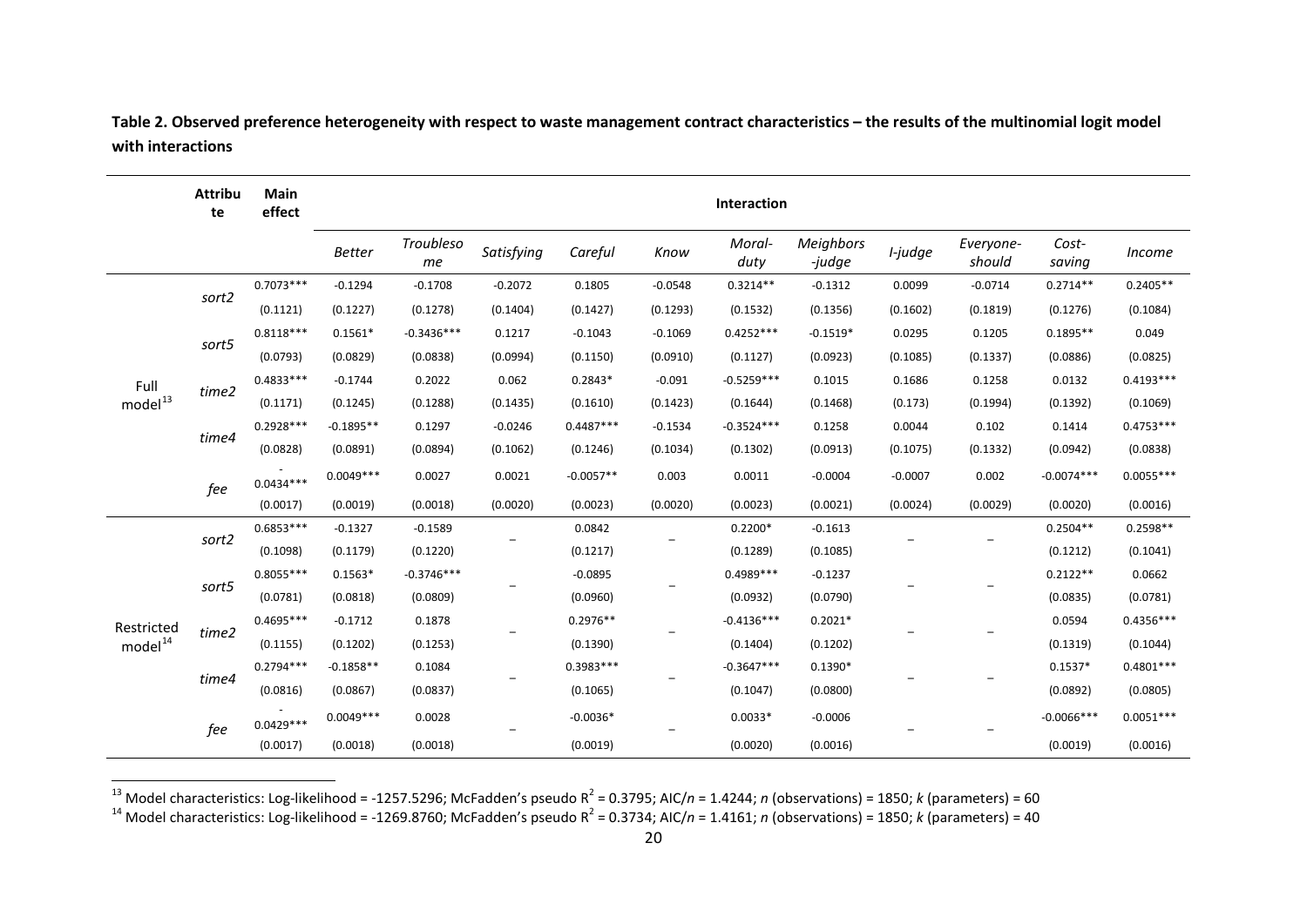| (standard error)<br>(95% c.i.)<br>Variable<br>Class <sub>2</sub><br>Class 3<br>Class 1<br>Class <sub>2</sub><br>Class 3<br>Class 1<br>$6.23**$<br>2.3369 ***<br>$0.5814***$<br>$0.2226***$<br>58.83***<br>13.87<br>sort2<br>(0.0910)<br>(0.0331)<br>$(42.49 - 75.16)$<br>$(0.24 - 12.22)$<br>$(-6.5 - 34.24)$<br>(0.1325)<br>86.03***<br>$6.53***$<br>3.4176***<br>0.6096 ***<br>$-0.6293***$<br>$-39.21**$<br>sort5<br>(0.0343)<br>(0.1044)<br>(0.0352)<br>$(-72.52 - -5.9)$<br>$(68.03 - 104.03)$<br>$(2.91 - 10.15)$<br>51.29 ***<br>$0.4225***$<br>$0.8232***$<br>$-0.1603**$<br>10.64<br>$-1.72$<br>time2<br>$(-8.44 - 5)$<br>(0.0721)<br>$(-3.66 - 24.93)$<br>$(16.71 - 85.87)$<br>(0.1071)<br>(0.0354)<br>$-4.47**$<br>56.15***<br>0.0281<br>$-0.4170***$<br>$0.9013***$<br>0.71<br>time4<br>(0.0331)<br>$(-5.22 - 6.63)$<br>$(-7.93 - 1)$<br>$(28.95 - 83.36)$<br>(0.0144)<br>(0.0169)<br>$-0.0397***$<br>$-0.0933***$<br>$-0.0161***$<br>fee<br>(0.0001)<br>(0.0000)<br>(0.0000)<br><b>Class membership probability variables</b><br>$1.4347***$<br>$-0.6615$<br>0<br>constant<br>(0.7541)<br>(baseline)<br>(0.4711)<br>$0.8587*$<br>0.0842<br>$\mathbf 0$<br>better<br>(0.4040)<br>(baseline)<br>(0.4688)<br>$-1.4561***$<br>$-0.6596*$<br>0<br>troublesome<br>(0.3794)<br>(baseline)<br>(0.4742)<br>1.1560**<br>0.2739<br>0<br>satisfying<br>(0.5876)<br>(0.4970)<br>(baseline)<br>$-1.0838$<br>$-0.6104$<br>0<br>careful<br>(0.7771)<br>(0.5165)<br>(baseline)<br>$-0.4458$<br>$-0.2606$<br>$\mathbf 0$<br>know<br>(0.6730)<br>(0.4808)<br>(baseline)<br>$2.2765***$<br>0.6113<br>0<br>moral-duty<br>(0.7395)<br>(0.4782)<br>(baseline)<br>0<br>$-1.6445***$<br>neighbours-<br>$-0.4852$<br>(0.5425)<br>(0.4683)<br>(baseline)<br>judge<br>1.0396**<br>0.7545<br>0<br><i>i-judge</i><br>(baseline)<br>(0.4738)<br>(0.5216)<br>0<br>$-0.1927$<br>$-0.3496$<br>everyone-<br>should<br>(baseline)<br>(0.7982)<br>(0.4939)<br>0.2251<br>0.9978 **<br>0<br>cost-saving<br>(0.4909)<br>(baseline)<br>(0.4273)<br>$-0.1465***$<br>$-0.0372$<br>0<br>income<br>(0.0404)<br>(0.0386)<br>(baseline)<br><b>Class</b><br>0.2880<br>0.4880<br>0.2240<br>probability<br><b>Model characteristics</b><br>Log-likelihood<br>$-1196.75$<br>Log-likelihood (constant only)<br>$-2026.50$<br>McFadden's pseudo R <sup>2</sup><br>0.4094<br>AlC/n<br>1.3359<br>n (observations)<br>1850<br>39<br>k (parameters) |  |  | <b>Coefficient</b> |  |  | <b>WTP</b> |  |  |
|---------------------------------------------------------------------------------------------------------------------------------------------------------------------------------------------------------------------------------------------------------------------------------------------------------------------------------------------------------------------------------------------------------------------------------------------------------------------------------------------------------------------------------------------------------------------------------------------------------------------------------------------------------------------------------------------------------------------------------------------------------------------------------------------------------------------------------------------------------------------------------------------------------------------------------------------------------------------------------------------------------------------------------------------------------------------------------------------------------------------------------------------------------------------------------------------------------------------------------------------------------------------------------------------------------------------------------------------------------------------------------------------------------------------------------------------------------------------------------------------------------------------------------------------------------------------------------------------------------------------------------------------------------------------------------------------------------------------------------------------------------------------------------------------------------------------------------------------------------------------------------------------------------------------------------------------------------------------------------------------------------------------------------------------------------------------------------------------------------------------------------------------------------------------------------------------------------------------------------------------------------------------------------------------------------------------------------------------------------------------------------------------------------|--|--|--------------------|--|--|------------|--|--|
|                                                                                                                                                                                                                                                                                                                                                                                                                                                                                                                                                                                                                                                                                                                                                                                                                                                                                                                                                                                                                                                                                                                                                                                                                                                                                                                                                                                                                                                                                                                                                                                                                                                                                                                                                                                                                                                                                                                                                                                                                                                                                                                                                                                                                                                                                                                                                                                                         |  |  |                    |  |  |            |  |  |
|                                                                                                                                                                                                                                                                                                                                                                                                                                                                                                                                                                                                                                                                                                                                                                                                                                                                                                                                                                                                                                                                                                                                                                                                                                                                                                                                                                                                                                                                                                                                                                                                                                                                                                                                                                                                                                                                                                                                                                                                                                                                                                                                                                                                                                                                                                                                                                                                         |  |  |                    |  |  |            |  |  |
|                                                                                                                                                                                                                                                                                                                                                                                                                                                                                                                                                                                                                                                                                                                                                                                                                                                                                                                                                                                                                                                                                                                                                                                                                                                                                                                                                                                                                                                                                                                                                                                                                                                                                                                                                                                                                                                                                                                                                                                                                                                                                                                                                                                                                                                                                                                                                                                                         |  |  |                    |  |  |            |  |  |
|                                                                                                                                                                                                                                                                                                                                                                                                                                                                                                                                                                                                                                                                                                                                                                                                                                                                                                                                                                                                                                                                                                                                                                                                                                                                                                                                                                                                                                                                                                                                                                                                                                                                                                                                                                                                                                                                                                                                                                                                                                                                                                                                                                                                                                                                                                                                                                                                         |  |  |                    |  |  |            |  |  |
|                                                                                                                                                                                                                                                                                                                                                                                                                                                                                                                                                                                                                                                                                                                                                                                                                                                                                                                                                                                                                                                                                                                                                                                                                                                                                                                                                                                                                                                                                                                                                                                                                                                                                                                                                                                                                                                                                                                                                                                                                                                                                                                                                                                                                                                                                                                                                                                                         |  |  |                    |  |  |            |  |  |
|                                                                                                                                                                                                                                                                                                                                                                                                                                                                                                                                                                                                                                                                                                                                                                                                                                                                                                                                                                                                                                                                                                                                                                                                                                                                                                                                                                                                                                                                                                                                                                                                                                                                                                                                                                                                                                                                                                                                                                                                                                                                                                                                                                                                                                                                                                                                                                                                         |  |  |                    |  |  |            |  |  |
|                                                                                                                                                                                                                                                                                                                                                                                                                                                                                                                                                                                                                                                                                                                                                                                                                                                                                                                                                                                                                                                                                                                                                                                                                                                                                                                                                                                                                                                                                                                                                                                                                                                                                                                                                                                                                                                                                                                                                                                                                                                                                                                                                                                                                                                                                                                                                                                                         |  |  |                    |  |  |            |  |  |
|                                                                                                                                                                                                                                                                                                                                                                                                                                                                                                                                                                                                                                                                                                                                                                                                                                                                                                                                                                                                                                                                                                                                                                                                                                                                                                                                                                                                                                                                                                                                                                                                                                                                                                                                                                                                                                                                                                                                                                                                                                                                                                                                                                                                                                                                                                                                                                                                         |  |  |                    |  |  |            |  |  |
|                                                                                                                                                                                                                                                                                                                                                                                                                                                                                                                                                                                                                                                                                                                                                                                                                                                                                                                                                                                                                                                                                                                                                                                                                                                                                                                                                                                                                                                                                                                                                                                                                                                                                                                                                                                                                                                                                                                                                                                                                                                                                                                                                                                                                                                                                                                                                                                                         |  |  |                    |  |  |            |  |  |
|                                                                                                                                                                                                                                                                                                                                                                                                                                                                                                                                                                                                                                                                                                                                                                                                                                                                                                                                                                                                                                                                                                                                                                                                                                                                                                                                                                                                                                                                                                                                                                                                                                                                                                                                                                                                                                                                                                                                                                                                                                                                                                                                                                                                                                                                                                                                                                                                         |  |  |                    |  |  |            |  |  |
|                                                                                                                                                                                                                                                                                                                                                                                                                                                                                                                                                                                                                                                                                                                                                                                                                                                                                                                                                                                                                                                                                                                                                                                                                                                                                                                                                                                                                                                                                                                                                                                                                                                                                                                                                                                                                                                                                                                                                                                                                                                                                                                                                                                                                                                                                                                                                                                                         |  |  |                    |  |  |            |  |  |
|                                                                                                                                                                                                                                                                                                                                                                                                                                                                                                                                                                                                                                                                                                                                                                                                                                                                                                                                                                                                                                                                                                                                                                                                                                                                                                                                                                                                                                                                                                                                                                                                                                                                                                                                                                                                                                                                                                                                                                                                                                                                                                                                                                                                                                                                                                                                                                                                         |  |  |                    |  |  |            |  |  |
|                                                                                                                                                                                                                                                                                                                                                                                                                                                                                                                                                                                                                                                                                                                                                                                                                                                                                                                                                                                                                                                                                                                                                                                                                                                                                                                                                                                                                                                                                                                                                                                                                                                                                                                                                                                                                                                                                                                                                                                                                                                                                                                                                                                                                                                                                                                                                                                                         |  |  |                    |  |  |            |  |  |
|                                                                                                                                                                                                                                                                                                                                                                                                                                                                                                                                                                                                                                                                                                                                                                                                                                                                                                                                                                                                                                                                                                                                                                                                                                                                                                                                                                                                                                                                                                                                                                                                                                                                                                                                                                                                                                                                                                                                                                                                                                                                                                                                                                                                                                                                                                                                                                                                         |  |  |                    |  |  |            |  |  |
|                                                                                                                                                                                                                                                                                                                                                                                                                                                                                                                                                                                                                                                                                                                                                                                                                                                                                                                                                                                                                                                                                                                                                                                                                                                                                                                                                                                                                                                                                                                                                                                                                                                                                                                                                                                                                                                                                                                                                                                                                                                                                                                                                                                                                                                                                                                                                                                                         |  |  |                    |  |  |            |  |  |
|                                                                                                                                                                                                                                                                                                                                                                                                                                                                                                                                                                                                                                                                                                                                                                                                                                                                                                                                                                                                                                                                                                                                                                                                                                                                                                                                                                                                                                                                                                                                                                                                                                                                                                                                                                                                                                                                                                                                                                                                                                                                                                                                                                                                                                                                                                                                                                                                         |  |  |                    |  |  |            |  |  |
|                                                                                                                                                                                                                                                                                                                                                                                                                                                                                                                                                                                                                                                                                                                                                                                                                                                                                                                                                                                                                                                                                                                                                                                                                                                                                                                                                                                                                                                                                                                                                                                                                                                                                                                                                                                                                                                                                                                                                                                                                                                                                                                                                                                                                                                                                                                                                                                                         |  |  |                    |  |  |            |  |  |
|                                                                                                                                                                                                                                                                                                                                                                                                                                                                                                                                                                                                                                                                                                                                                                                                                                                                                                                                                                                                                                                                                                                                                                                                                                                                                                                                                                                                                                                                                                                                                                                                                                                                                                                                                                                                                                                                                                                                                                                                                                                                                                                                                                                                                                                                                                                                                                                                         |  |  |                    |  |  |            |  |  |
|                                                                                                                                                                                                                                                                                                                                                                                                                                                                                                                                                                                                                                                                                                                                                                                                                                                                                                                                                                                                                                                                                                                                                                                                                                                                                                                                                                                                                                                                                                                                                                                                                                                                                                                                                                                                                                                                                                                                                                                                                                                                                                                                                                                                                                                                                                                                                                                                         |  |  |                    |  |  |            |  |  |
|                                                                                                                                                                                                                                                                                                                                                                                                                                                                                                                                                                                                                                                                                                                                                                                                                                                                                                                                                                                                                                                                                                                                                                                                                                                                                                                                                                                                                                                                                                                                                                                                                                                                                                                                                                                                                                                                                                                                                                                                                                                                                                                                                                                                                                                                                                                                                                                                         |  |  |                    |  |  |            |  |  |
|                                                                                                                                                                                                                                                                                                                                                                                                                                                                                                                                                                                                                                                                                                                                                                                                                                                                                                                                                                                                                                                                                                                                                                                                                                                                                                                                                                                                                                                                                                                                                                                                                                                                                                                                                                                                                                                                                                                                                                                                                                                                                                                                                                                                                                                                                                                                                                                                         |  |  |                    |  |  |            |  |  |
|                                                                                                                                                                                                                                                                                                                                                                                                                                                                                                                                                                                                                                                                                                                                                                                                                                                                                                                                                                                                                                                                                                                                                                                                                                                                                                                                                                                                                                                                                                                                                                                                                                                                                                                                                                                                                                                                                                                                                                                                                                                                                                                                                                                                                                                                                                                                                                                                         |  |  |                    |  |  |            |  |  |
|                                                                                                                                                                                                                                                                                                                                                                                                                                                                                                                                                                                                                                                                                                                                                                                                                                                                                                                                                                                                                                                                                                                                                                                                                                                                                                                                                                                                                                                                                                                                                                                                                                                                                                                                                                                                                                                                                                                                                                                                                                                                                                                                                                                                                                                                                                                                                                                                         |  |  |                    |  |  |            |  |  |
|                                                                                                                                                                                                                                                                                                                                                                                                                                                                                                                                                                                                                                                                                                                                                                                                                                                                                                                                                                                                                                                                                                                                                                                                                                                                                                                                                                                                                                                                                                                                                                                                                                                                                                                                                                                                                                                                                                                                                                                                                                                                                                                                                                                                                                                                                                                                                                                                         |  |  |                    |  |  |            |  |  |
|                                                                                                                                                                                                                                                                                                                                                                                                                                                                                                                                                                                                                                                                                                                                                                                                                                                                                                                                                                                                                                                                                                                                                                                                                                                                                                                                                                                                                                                                                                                                                                                                                                                                                                                                                                                                                                                                                                                                                                                                                                                                                                                                                                                                                                                                                                                                                                                                         |  |  |                    |  |  |            |  |  |
|                                                                                                                                                                                                                                                                                                                                                                                                                                                                                                                                                                                                                                                                                                                                                                                                                                                                                                                                                                                                                                                                                                                                                                                                                                                                                                                                                                                                                                                                                                                                                                                                                                                                                                                                                                                                                                                                                                                                                                                                                                                                                                                                                                                                                                                                                                                                                                                                         |  |  |                    |  |  |            |  |  |
|                                                                                                                                                                                                                                                                                                                                                                                                                                                                                                                                                                                                                                                                                                                                                                                                                                                                                                                                                                                                                                                                                                                                                                                                                                                                                                                                                                                                                                                                                                                                                                                                                                                                                                                                                                                                                                                                                                                                                                                                                                                                                                                                                                                                                                                                                                                                                                                                         |  |  |                    |  |  |            |  |  |
|                                                                                                                                                                                                                                                                                                                                                                                                                                                                                                                                                                                                                                                                                                                                                                                                                                                                                                                                                                                                                                                                                                                                                                                                                                                                                                                                                                                                                                                                                                                                                                                                                                                                                                                                                                                                                                                                                                                                                                                                                                                                                                                                                                                                                                                                                                                                                                                                         |  |  |                    |  |  |            |  |  |
|                                                                                                                                                                                                                                                                                                                                                                                                                                                                                                                                                                                                                                                                                                                                                                                                                                                                                                                                                                                                                                                                                                                                                                                                                                                                                                                                                                                                                                                                                                                                                                                                                                                                                                                                                                                                                                                                                                                                                                                                                                                                                                                                                                                                                                                                                                                                                                                                         |  |  |                    |  |  |            |  |  |
|                                                                                                                                                                                                                                                                                                                                                                                                                                                                                                                                                                                                                                                                                                                                                                                                                                                                                                                                                                                                                                                                                                                                                                                                                                                                                                                                                                                                                                                                                                                                                                                                                                                                                                                                                                                                                                                                                                                                                                                                                                                                                                                                                                                                                                                                                                                                                                                                         |  |  |                    |  |  |            |  |  |
|                                                                                                                                                                                                                                                                                                                                                                                                                                                                                                                                                                                                                                                                                                                                                                                                                                                                                                                                                                                                                                                                                                                                                                                                                                                                                                                                                                                                                                                                                                                                                                                                                                                                                                                                                                                                                                                                                                                                                                                                                                                                                                                                                                                                                                                                                                                                                                                                         |  |  |                    |  |  |            |  |  |
|                                                                                                                                                                                                                                                                                                                                                                                                                                                                                                                                                                                                                                                                                                                                                                                                                                                                                                                                                                                                                                                                                                                                                                                                                                                                                                                                                                                                                                                                                                                                                                                                                                                                                                                                                                                                                                                                                                                                                                                                                                                                                                                                                                                                                                                                                                                                                                                                         |  |  |                    |  |  |            |  |  |
|                                                                                                                                                                                                                                                                                                                                                                                                                                                                                                                                                                                                                                                                                                                                                                                                                                                                                                                                                                                                                                                                                                                                                                                                                                                                                                                                                                                                                                                                                                                                                                                                                                                                                                                                                                                                                                                                                                                                                                                                                                                                                                                                                                                                                                                                                                                                                                                                         |  |  |                    |  |  |            |  |  |
|                                                                                                                                                                                                                                                                                                                                                                                                                                                                                                                                                                                                                                                                                                                                                                                                                                                                                                                                                                                                                                                                                                                                                                                                                                                                                                                                                                                                                                                                                                                                                                                                                                                                                                                                                                                                                                                                                                                                                                                                                                                                                                                                                                                                                                                                                                                                                                                                         |  |  |                    |  |  |            |  |  |
|                                                                                                                                                                                                                                                                                                                                                                                                                                                                                                                                                                                                                                                                                                                                                                                                                                                                                                                                                                                                                                                                                                                                                                                                                                                                                                                                                                                                                                                                                                                                                                                                                                                                                                                                                                                                                                                                                                                                                                                                                                                                                                                                                                                                                                                                                                                                                                                                         |  |  |                    |  |  |            |  |  |
|                                                                                                                                                                                                                                                                                                                                                                                                                                                                                                                                                                                                                                                                                                                                                                                                                                                                                                                                                                                                                                                                                                                                                                                                                                                                                                                                                                                                                                                                                                                                                                                                                                                                                                                                                                                                                                                                                                                                                                                                                                                                                                                                                                                                                                                                                                                                                                                                         |  |  |                    |  |  |            |  |  |
|                                                                                                                                                                                                                                                                                                                                                                                                                                                                                                                                                                                                                                                                                                                                                                                                                                                                                                                                                                                                                                                                                                                                                                                                                                                                                                                                                                                                                                                                                                                                                                                                                                                                                                                                                                                                                                                                                                                                                                                                                                                                                                                                                                                                                                                                                                                                                                                                         |  |  |                    |  |  |            |  |  |
|                                                                                                                                                                                                                                                                                                                                                                                                                                                                                                                                                                                                                                                                                                                                                                                                                                                                                                                                                                                                                                                                                                                                                                                                                                                                                                                                                                                                                                                                                                                                                                                                                                                                                                                                                                                                                                                                                                                                                                                                                                                                                                                                                                                                                                                                                                                                                                                                         |  |  |                    |  |  |            |  |  |
|                                                                                                                                                                                                                                                                                                                                                                                                                                                                                                                                                                                                                                                                                                                                                                                                                                                                                                                                                                                                                                                                                                                                                                                                                                                                                                                                                                                                                                                                                                                                                                                                                                                                                                                                                                                                                                                                                                                                                                                                                                                                                                                                                                                                                                                                                                                                                                                                         |  |  |                    |  |  |            |  |  |
|                                                                                                                                                                                                                                                                                                                                                                                                                                                                                                                                                                                                                                                                                                                                                                                                                                                                                                                                                                                                                                                                                                                                                                                                                                                                                                                                                                                                                                                                                                                                                                                                                                                                                                                                                                                                                                                                                                                                                                                                                                                                                                                                                                                                                                                                                                                                                                                                         |  |  |                    |  |  |            |  |  |
|                                                                                                                                                                                                                                                                                                                                                                                                                                                                                                                                                                                                                                                                                                                                                                                                                                                                                                                                                                                                                                                                                                                                                                                                                                                                                                                                                                                                                                                                                                                                                                                                                                                                                                                                                                                                                                                                                                                                                                                                                                                                                                                                                                                                                                                                                                                                                                                                         |  |  |                    |  |  |            |  |  |
|                                                                                                                                                                                                                                                                                                                                                                                                                                                                                                                                                                                                                                                                                                                                                                                                                                                                                                                                                                                                                                                                                                                                                                                                                                                                                                                                                                                                                                                                                                                                                                                                                                                                                                                                                                                                                                                                                                                                                                                                                                                                                                                                                                                                                                                                                                                                                                                                         |  |  |                    |  |  |            |  |  |
|                                                                                                                                                                                                                                                                                                                                                                                                                                                                                                                                                                                                                                                                                                                                                                                                                                                                                                                                                                                                                                                                                                                                                                                                                                                                                                                                                                                                                                                                                                                                                                                                                                                                                                                                                                                                                                                                                                                                                                                                                                                                                                                                                                                                                                                                                                                                                                                                         |  |  |                    |  |  |            |  |  |
|                                                                                                                                                                                                                                                                                                                                                                                                                                                                                                                                                                                                                                                                                                                                                                                                                                                                                                                                                                                                                                                                                                                                                                                                                                                                                                                                                                                                                                                                                                                                                                                                                                                                                                                                                                                                                                                                                                                                                                                                                                                                                                                                                                                                                                                                                                                                                                                                         |  |  |                    |  |  |            |  |  |
|                                                                                                                                                                                                                                                                                                                                                                                                                                                                                                                                                                                                                                                                                                                                                                                                                                                                                                                                                                                                                                                                                                                                                                                                                                                                                                                                                                                                                                                                                                                                                                                                                                                                                                                                                                                                                                                                                                                                                                                                                                                                                                                                                                                                                                                                                                                                                                                                         |  |  |                    |  |  |            |  |  |
| Significance at 1% 5% 10% level                                                                                                                                                                                                                                                                                                                                                                                                                                                                                                                                                                                                                                                                                                                                                                                                                                                                                                                                                                                                                                                                                                                                                                                                                                                                                                                                                                                                                                                                                                                                                                                                                                                                                                                                                                                                                                                                                                                                                                                                                                                                                                                                                                                                                                                                                                                                                                         |  |  |                    |  |  |            |  |  |

**Table 3. Unobserved preference heterogeneity with respect to waste management contract characteristics – the results of the latent class model** 

\*\*\*, \*\*, \* Significance at 1%, 5%, 10% level